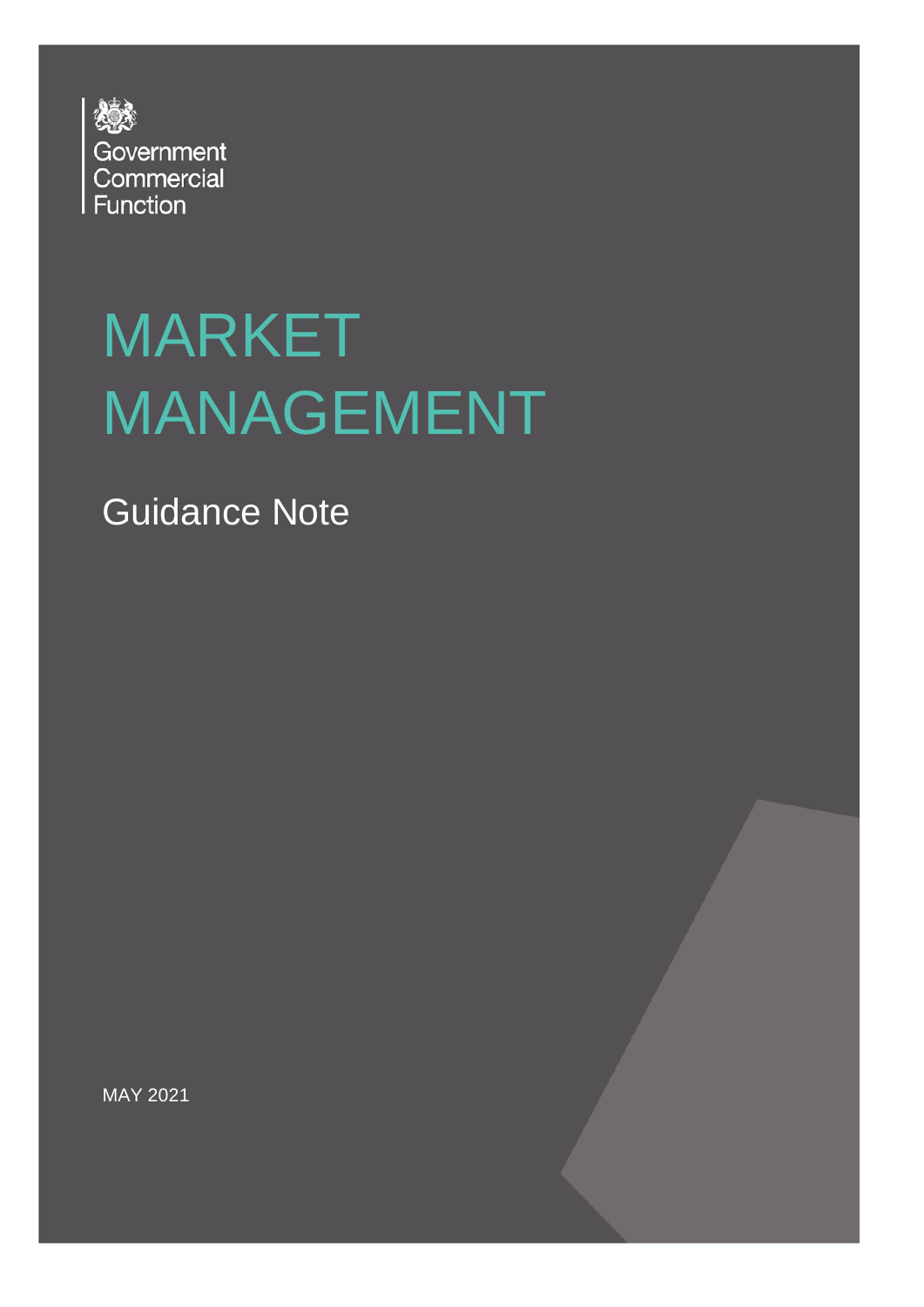### **Contents**

| 1.   |  |
|------|--|
| 1.1. |  |
| 1.2. |  |
| 1.3. |  |
| 1.4. |  |
| 2.   |  |
| 2.1. |  |
| 2.2. |  |
| 2.3. |  |
| 2.4. |  |
| 3.   |  |
| 3.1. |  |
| 3.2. |  |
| 3.3. |  |
| 3.4. |  |
| 3.5. |  |
| 4.   |  |
| 4.1. |  |
| 4.2. |  |
| 4.3. |  |
| 4.4. |  |
|      |  |
|      |  |
|      |  |
|      |  |
|      |  |
|      |  |
|      |  |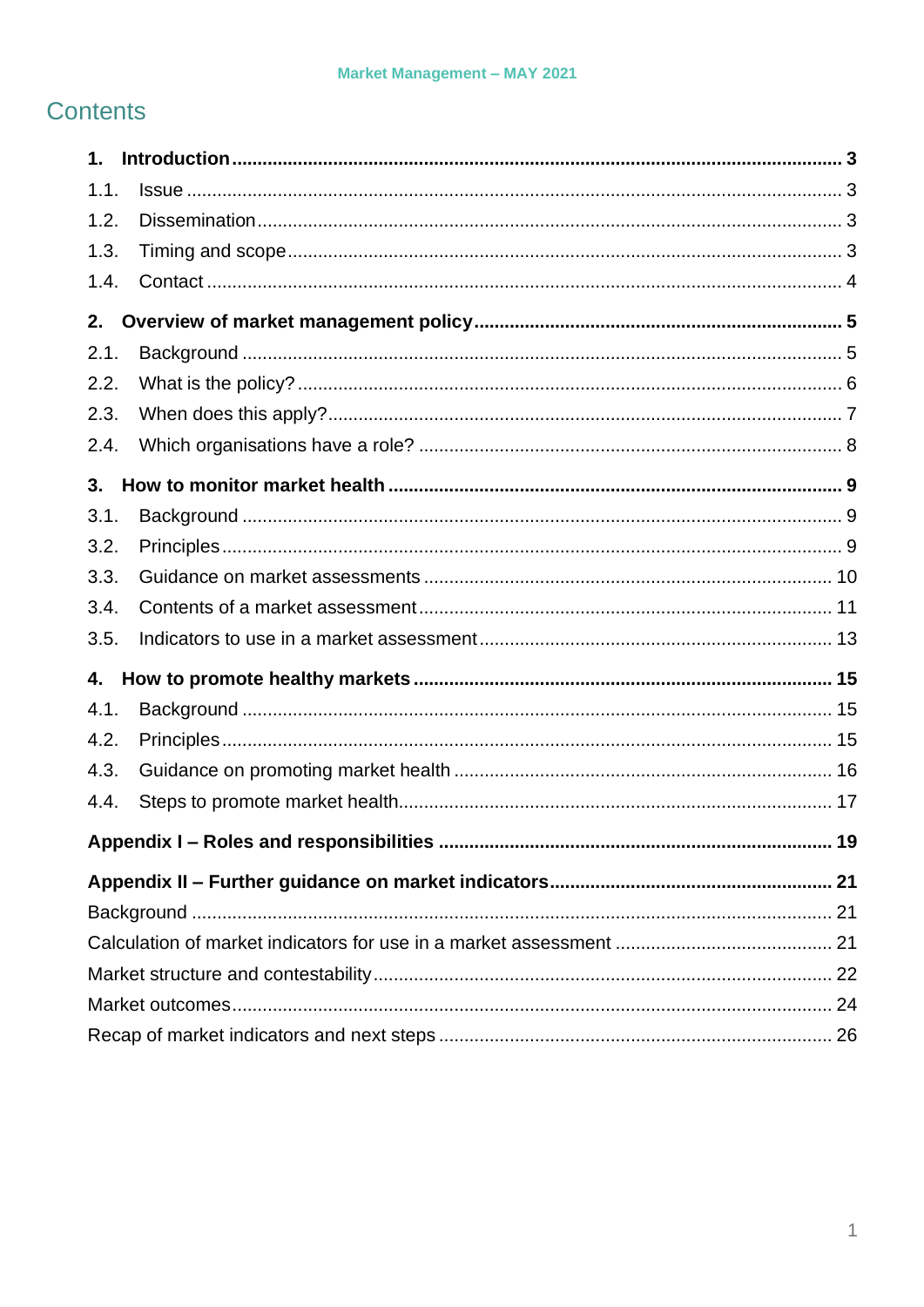## <span id="page-2-0"></span>1. Introduction

### <span id="page-2-1"></span>1.1 Issue

Market management is about understanding the markets that we source from, recognising our influence on these markets, and designing commercial strategies and contracts that promote healthy markets over the short, medium and long term.

Better market management should lead to more competitive markets, fewer situations where we are over reliant on one or two suppliers, and improved value for money.

This Guidance Note introduces new rules and guidance for in scope procurements:

- Conduct a market health assessment and consider how the commercial strategy and contract design can be adapted to address market weaknesses.
- Strategic Outline Business Cases must demonstrate that appropriate market assessment and appropriate consideration of options to promote market health has taken place.

Further, the Guidance Note:

- provides an overview of market management policy;
- provides guidance on how to monitor market health; and
- <span id="page-2-2"></span>• provides guidance on how commercial strategies and contracts can be adapted to respond to market weaknesses and promote healthy markets.

### 1.2. Dissemination

The contents of this Guidance Note apply to all Central Government Departments, their Executive Agencies and Non-Departmental Public bodies. Contracting Authorities within the wider public sector are also encouraged to apply this advice.

### <span id="page-2-3"></span>1.3. Timing and scope

This Guidance Note applies to all new procurements that constitute outsourcing and have an expected contract value exceeding the relevant public contract regulation thresholds

### 1.4. Contact

Enquiries about this Guidance Note should be directed to the Sourcing Programme team at [sourcing.programme@cabinetoffice.gov.uk.](mailto:project.santiago@cabinetoffice.gov.uk)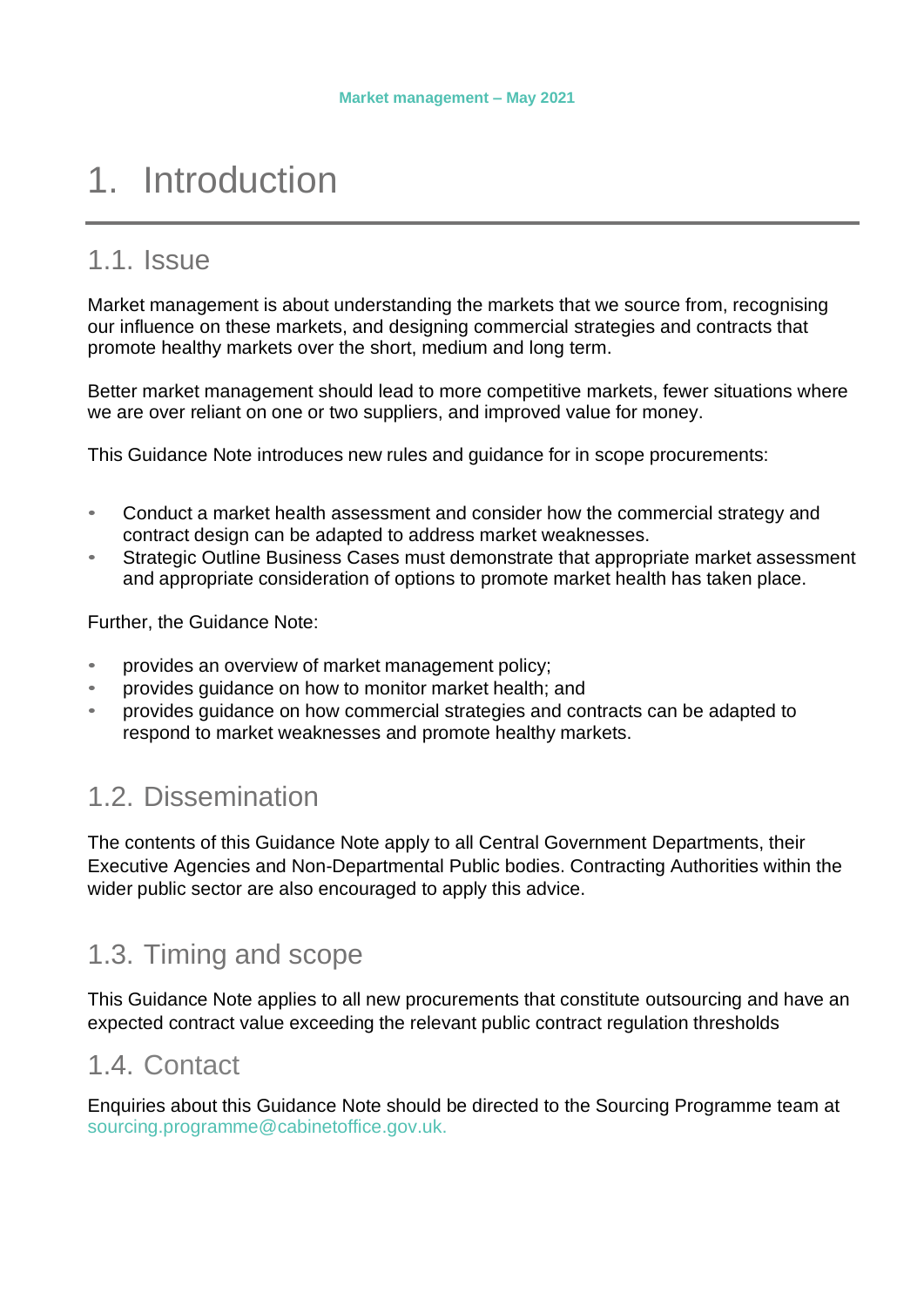## <span id="page-3-1"></span><span id="page-3-0"></span>2. Overview of market management policy

### <span id="page-3-2"></span>2.1. Background

Healthy, competitive markets matter because they support our ability to achieve value for money for taxpayers.

Market management is about understanding the markets that we source from and then designing commercial strategies and contracts that promote healthy markets over the short, medium and long term.

Government already undertakes various activity that is related to market management. For example:

- ahead of new procurements, commercial staff use market engagement exercises to understand the interests and constraints of potential suppliers;
- the Crown Commercial Service (CCS) produces market intelligence reports and shares these with interested departments;
- commercial staff may set tender participation and evaluation criteria in a way that encourages new entrants; and
- commercial staff may disaggregate contracts, to encourage a wider supplier base over time.

However, government has not always succeeded in maintaining a deep understanding of the markets that it relies on, nor has it always succeeded in promoting entry and building a strong, competitive supplier base. For example, the NAO has reported on failed attempts within government to open up markets to third sector bidders due to resource intensive bidding processes and fixed time tables<sup>[1](#page-3-3)</sup>; and the Committee of Public Accounts has questioned whether some suppliers have become too big and too important to government to be allowed to fail<sup>[2](#page-3-4)</sup>.

In order to help address these issues and build healthy, competitive markets, a new market management policy has been developed.

<span id="page-3-3"></span><sup>&</sup>lt;sup>1</sup> See section 3 of NAO Commercial Contract [Management:](https://www.nao.org.uk/wp-content/uploads/2016/12/Commercial-and-contract-management-insights-and-emerging-best-practice.pdf) Insights and Emerging Best Practice.

<span id="page-3-4"></span><sup>&</sup>lt;sup>2</sup> See the PAC report on Strategic [Suppliers.](https://publications.parliament.uk/pa/cm201719/cmselect/cmpubacc/1031/1031.pdf)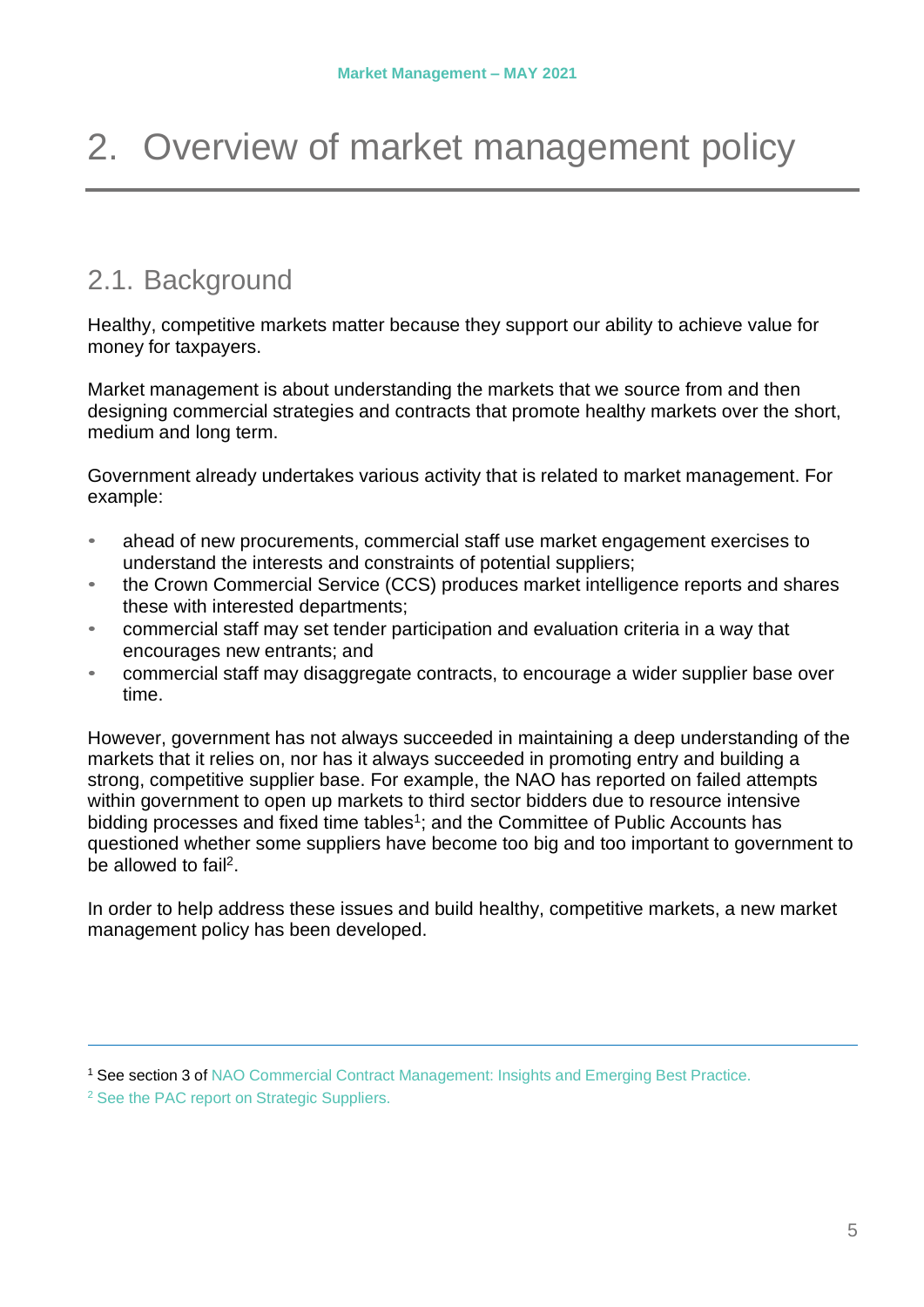### <span id="page-4-0"></span>2.2. What is the policy?

As set out in the [Sourcing Playbook, t](https://www.gov.uk/government/publications/the-outsourcing-playbook)he key principle of our market management policy is to:

#### "*assess the health of the market you will be dealing with and consider how your commercial strategy and contract design can be adapted to address potential limitations*".

This principle applies to all new procurements that constitute outsourcing and have an expected contract value exceeding the relevant public contract regulation threshold.

There is not a set form or template that market management activity must follow. Instead, a flexible, risk-based approach should be used. A detailed market assessment that comprehensively covers the questions and indicators in Section 3 ['How to monitor market](#page-7-0) [health'](#page-7-0) will be appropriate where criteria (1) and one or more of criteria (2) to (6) apply<sup>[3](#page-4-1)</sup>.

| Criteria                                                                                         | <b>Example</b>                                                                                                                                                                                                                                                                                                                                                                                                                                        |
|--------------------------------------------------------------------------------------------------|-------------------------------------------------------------------------------------------------------------------------------------------------------------------------------------------------------------------------------------------------------------------------------------------------------------------------------------------------------------------------------------------------------------------------------------------------------|
| 1. Government is a market-maker and/or<br>accounts for a large part of the market                | Revenues from UK government account<br>$\bullet$<br>for around 25%+ of total market revenues                                                                                                                                                                                                                                                                                                                                                          |
| 2. Contract(s) are long-term                                                                     | Contracts with 5+years duration<br>$\bullet$                                                                                                                                                                                                                                                                                                                                                                                                          |
| 3. Contract(s) are for novel or contentious<br>services                                          | Critical public service that is important to<br>$\bullet$<br>the public and to the department's<br>reputation                                                                                                                                                                                                                                                                                                                                         |
| 4. Contract(s) are high-value to government                                                      | Combined cost of £50m+ per annum to a<br>٠<br>department or £200m+ per annum to<br>government as a whole                                                                                                                                                                                                                                                                                                                                              |
| 5. Past experience or initial intelligence<br>gathering suggests a risk of poor market<br>health | Statements by potential suppliers suggests<br>٠<br>a risk of 3 or fewer credible bids per<br>contract<br>Previous or initial market analysis<br>٠<br>suggests one or more of these issues:<br>market concentrated in favour of a small<br>number of firms, substantial barriers to<br>entry, substantial barriers to switching<br>between suppliers, misaligned incentives<br>between buyers and suppliers, risk of poor<br>value-for-money outcomes. |
| 6. First generation outsourcing                                                                  | Government is outsourcing a public<br>$\bullet$<br>service that was previously delivered in<br>house                                                                                                                                                                                                                                                                                                                                                  |

Table 1. Criteria for undertaking Market Assessments

<span id="page-4-1"></span><sup>&</sup>lt;sup>3</sup> For the avoidance of doubt, a detailed market assessment will be appropriate for all procurements that meet the definition of complex outsourcing in the Sourcing Playbook.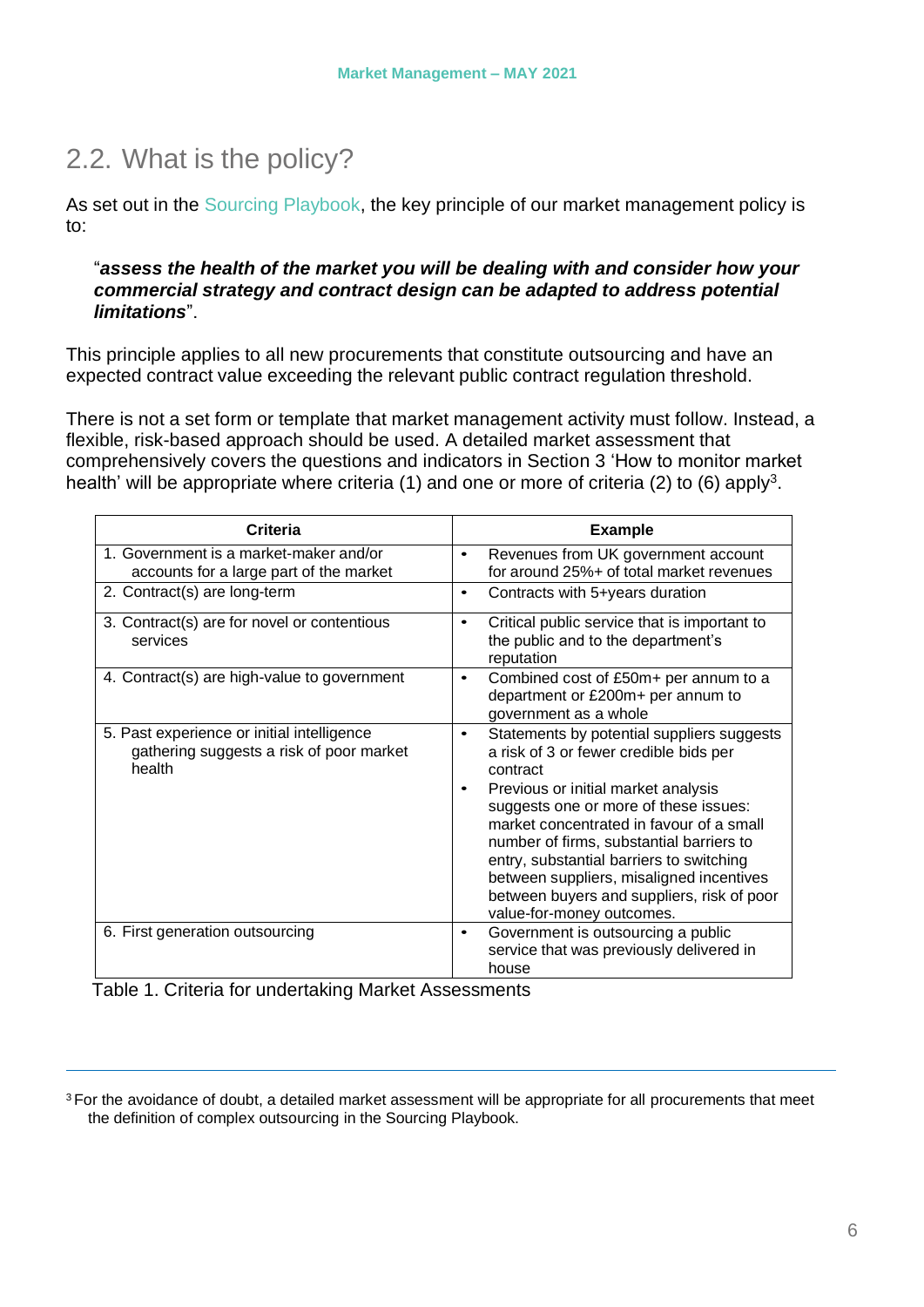Strategic Outline Cases must demonstrate that appropriate market assessment and consideration of options to promote market health has taken place.

To reduce the likelihood that Strategic Outline Cases are rejected or delayed, departments are encouraged to approach the Cabinet Office Markets & Suppliers team at an early stage and seek their sign-off of market assessments.

The Markets & Suppliers team may also proactively approach departments on a case-bycase basis to confirm that appropriate market management is taking place.

The sections on ['How to monitor market health' a](#page-7-0)nd ['How to promote healthy markets'](#page-13-0) below provide guidance to assist those that are undertaking market management activities.

### <span id="page-5-0"></span>2.3. When does this apply?

Market management activity should take place in the 'Preparation and Planning' phase of the commercial lifecycle and also during contract implementation as shown in Figure 1 below.

| Project Phases                                 | Policy<br>Formulation                                                                                      | <b>Project Initiation</b>                                                                                                                                                        |                                                                                                                                                                                                                                                                                                                  |                                                                                                                                                                                                                                                                                                                                               |  |  |
|------------------------------------------------|------------------------------------------------------------------------------------------------------------|----------------------------------------------------------------------------------------------------------------------------------------------------------------------------------|------------------------------------------------------------------------------------------------------------------------------------------------------------------------------------------------------------------------------------------------------------------------------------------------------------------|-----------------------------------------------------------------------------------------------------------------------------------------------------------------------------------------------------------------------------------------------------------------------------------------------------------------------------------------------|--|--|
| <b>Approval Points</b>                         | <b>PVR</b>                                                                                                 | SOC<br>OBC                                                                                                                                                                       |                                                                                                                                                                                                                                                                                                                  | <b>FBC</b>                                                                                                                                                                                                                                                                                                                                    |  |  |
| Commercial<br>Life Cycle                       |                                                                                                            | Define                                                                                                                                                                           | Procure                                                                                                                                                                                                                                                                                                          | Manage                                                                                                                                                                                                                                                                                                                                        |  |  |
| <b>Typical Commercial</b><br><b>Activities</b> |                                                                                                            | Preparation and Planning<br>. Develop a clear definition of the business<br>need<br>Assess the market<br>Pre-procurement consultation of the market<br>Develop sourcing strategy | 들<br>這<br>Publication<br>Selection<br>Draft specification<br>· Use standard<br>selection<br>Prepare procurement<br>questionnaire to<br>documentation<br>apply exclusion<br>Advertise the<br>$\bullet$<br>grounds and select<br>contract opportunity<br>suitable suppliers<br>Supplier<br>$\bullet$<br>engagement | <b>Le</b> Contract<br>Evaluation<br>and Award<br>Implementation<br>• Manage and monitor<br>Evaluate tenders<br>٠<br>the execution<br>Award and sign<br>۰<br>· Receive goods/<br>the contract<br>services and<br>Issue payments<br>· Notify tenders<br>and publish the<br>• Deal with any<br>award<br>modifications<br>Close the contract<br>٠ |  |  |
| <b>Relevant Chapters</b>                       |                                                                                                            | 5 <sup>5</sup>                                                                                                                                                                   | 8<br>$\mathbf{g}$                                                                                                                                                                                                                                                                                                |                                                                                                                                                                                                                                                                                                                                               |  |  |
| Where to find key<br>new policies              | Publication Project<br>Commercial Reviews<br>Pipelines<br>Market<br>Health and<br>Capability<br>Assessment | Requirement Key<br>Mako<br>Validation versus Buy<br>for Pilots<br>Performance<br>Indicators<br>assessments<br>Should-cost<br>modelling                                           | <b>Risk Allocation</b><br>Assessing the Economic<br>and Financial Standing<br>of Suppliers<br>Pricing and payment<br>mechanisms                                                                                                                                                                                  | Resolution<br>planning                                                                                                                                                                                                                                                                                                                        |  |  |

Figure 1. Commercial Lifecycle

In a repeat contracting scenario, a new market assessment will naturally be undertaken as one contracting cycle nears its end, as part of the process of developing the commercial strategy for the next contracting round.

Commercial staff should also monitor markets and update market assessments where important developments have taken place, as part of their ongoing contract management and monitoring activity.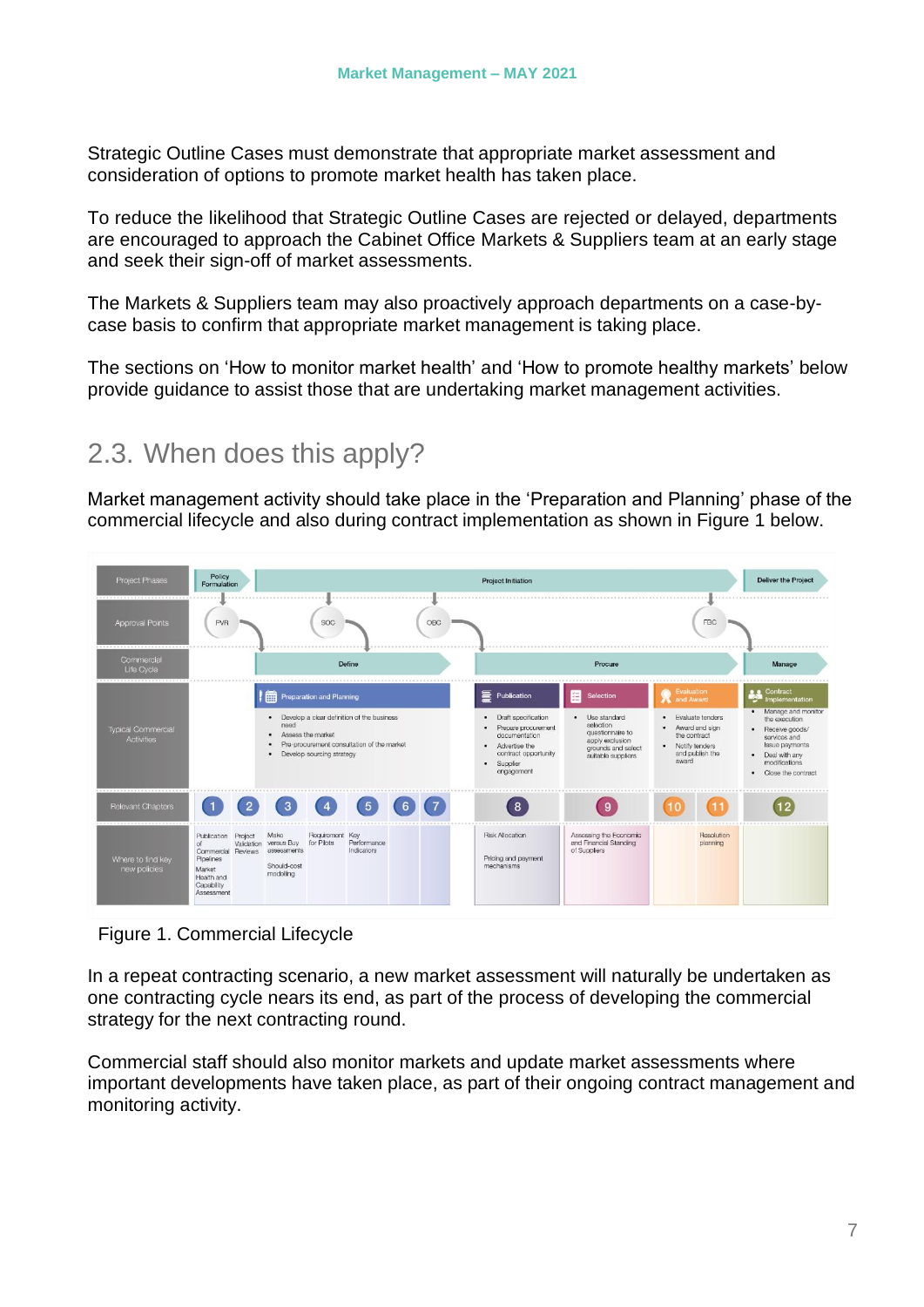Mid-contract updates to market assessments are more likely to be appropriate where several of the criteria in the previous paragraph apply. In addition, mid-contract updates are likely to be useful where government has levers available to respond to potential weaknesses that may be identified. An example would be if a contract break-clause was approaching.

### <span id="page-6-0"></span>2.4. Which organisations have a role?

The allocation of roles and responsibilities across organisations can be summarised as follows:

- **Accountability for market management**: each department will be accountable for ensuring that market management policy is complied with for the outsourcing markets that it buys from. The exception is that CCS will have accountability for all common markets for which CCS has a framework agreement.
- **Responsibility for market monitoring**: the department with the greatest interest in a market (the 'lead department') will generally be responsible for monitoring it and producing market assessments. CCS will have this responsibility for common markets where it has a framework agreement.
- **Responsibility for promoting market health**: each department will be responsible for acting to promote market health in the outsourcing markets that it buys from. CCS will have this responsibility for common markets where it has a framework agreement.
- **Advice and data to support market management**: The Cabinet Office's Markets and Suppliers team [\(marketsandsuppliers@cabinetoffice.gov.uk\)](mailto:marketsandsuppliers@cabinetoffice.gov.uk) will be the primary source of expert advice and data to assist departments that are undertaking market monitoring and are seeking to promote market heath. Departments can also seek expert advice from the Competition and Markets Authority [\(advocacy@cma.gov.uk\)](mailto:advocacy@cma.gov.uk), in relation to larger markets and more complex or substantial competition issues. Finally, departments may seek external support, for example from economic consultancies.

The sections on ['How to monitor market health' a](#page-7-0)nd ['How to promote healthy markets'](#page-13-0) below set out roles and responsibilities in more detail and 'Appendix I – [Roles and responsibilities'](#page-17-0) provides a summary table.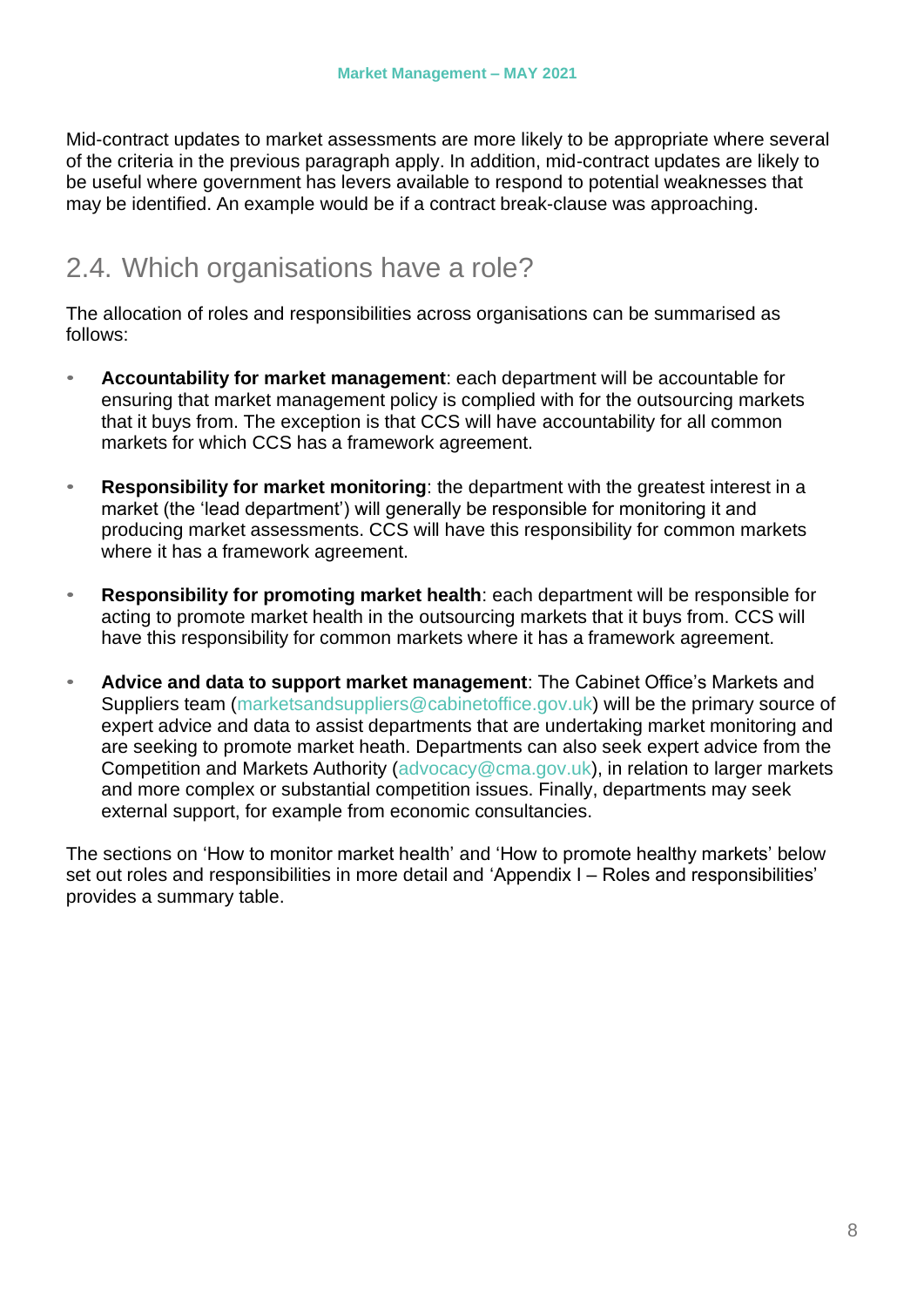## <span id="page-7-0"></span>3. How to monitor market health

### <span id="page-7-1"></span>3.1. Background

Market health is about both the buyer side and the supplier side of a market. In simple terms, markets are healthy when buyers are clear about their requirements, and can select and switch to best value for money suppliers, and when there is an adequate number of suppliers that are actively competing to offer what buyers want.

<span id="page-7-2"></span>When these conditions are present, suppliers must make attractive bids in order to win contracts, and those that win contracts must work hard to deliver value for money, or risk buyers taking their business elsewhere.

### 3.2. Principles

Subject to the criteria in Table 1, under the market management policy, monitoring market health means:

- as a minimum, departments must ensure that a market assessment is in place early in the process of developing a commercial strategy; and
- departments must monitor the market (and if appropriate update the market assessment) during the life of a contract.

Ideally government should have a single, joined-up perspective on the markets that it buys from. The department with the greatest interest in a market (the 'lead department') will generally be responsible for monitoring it and producing market assessments. Other departments with an interest in the market should contribute to, and make use of, the market assessments produced by the lead department. Departments' commercial directors should agree upon a lead department for each cross-government market.

CCS will have market monitoring responsibility for common markets where it has a framework agreement.

Within departments, commercial staff will play a lead role in producing market assessments and in considering how commercial strategy and contract design can be adapted to address potential market weaknesses. They will ensure that this analysis and thinking is reflected in the development of commercial strategies and in the contract design process.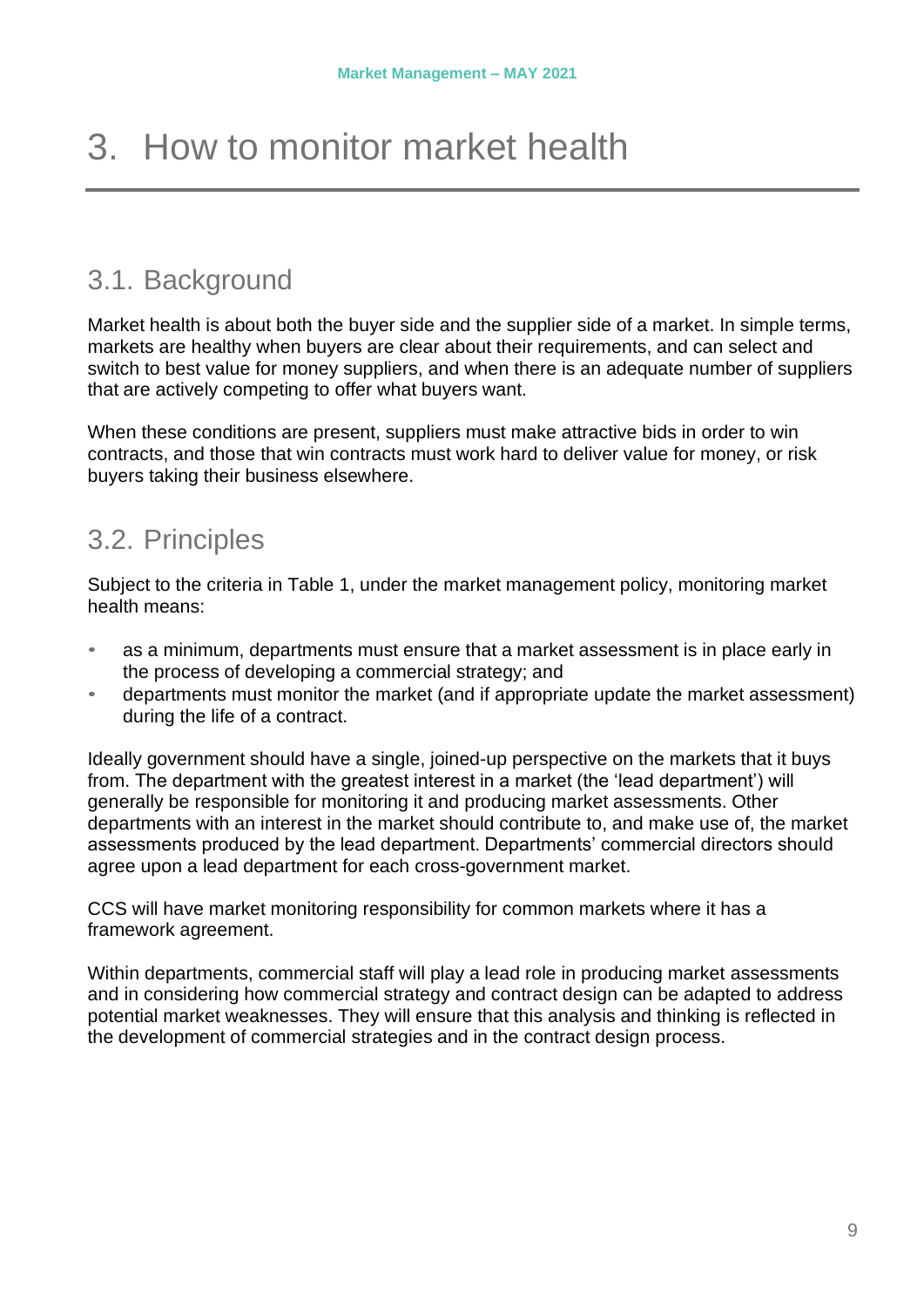Commercial staff should draw on the expertise of other professions. Economists with competition expertise working in the same department are likely to be well-placed to assist with market assessments.

<span id="page-8-0"></span>The Cabinet Office's Markets and Suppliers team will be a source of advice and data to support departmental commercial staff that are leading on market management.

### 3.3. Guidance on market assessments

In order to produce a market assessment, commercial staff should first identify a sensible market definition that can serve as a 'lens' or frame of reference for the subsequent analysis.

In economic terms, a market can be defined as a collection of products or services that are provided in a particular geographic area (or to particular customers) and that are connected by competition.

This means that, where two services are highly similar, to the point where buyers and/or suppliers could easily substitute between them, then they are likely to be part of the same market. It then makes sense to include both of these services within the scope of a market assessment. If a third service has some similar characteristics, but buyers would not consider it to be an adequate substitute, even if available at a lower price, then it is unlikely to be part of the same market. That service should not generally be included within the scope of the market assessment.

In the context of government outsourcing, government will often be the main buyer in a market. Therefore, in this context, **the market can generally be thought of as the services that government wants to buy and the geographic area in which suppliers/buyers are based[4](#page-8-1)** .

The idea of the market assessment is to use a range of evidence to reach an overall view of market health and to identify any areas of potential weakness, so that appropriate action can be taken to respond to these (see Section 4 below on 'How [to promote](#page-13-0) healthy markets').

The table below sets out the key questions that should generally be addressed within market assessments, as well as some sub-questions and types of evidence that can assist with this exercise<sup>[5](#page-8-2)</sup>.

<span id="page-8-1"></span><sup>4</sup> For more information on formal market definition, see the OFT's Market Definition [framework.](https://www.gov.uk/government/publications/market-definition)

<span id="page-8-2"></span><sup>5</sup>The NAO has also produced guidance on market management; see area 11 of its [Good Practice Contract](https://www.nao.org.uk/wp-content/uploads/2016/12/Good_practice_contract_management_framework.pdf) [Management Framework](https://www.nao.org.uk/wp-content/uploads/2016/12/Good_practice_contract_management_framework.pdf) [and Section 3 of its Commercial Contract Management: Insights and Emerging](https://publications.parliament.uk/pa/cm201719/cmselect/cmpubacc/1031/1031.pdf) [Best Practice](https://publications.parliament.uk/pa/cm201719/cmselect/cmpubacc/1031/1031.pdf) document. The OECD and EU have also produced guidance on Market Analysis and how to engage with suppliers, through their joint initiative SIGMA; see [SIGMA: Market Analysis, Preliminary Market](http://www.sigmaweb.org/publications/Public-Procurement-Policy-Brief-32-200117.pdf) Consultations, and Prior Involvement of [Candidates/Tenderers.](http://www.sigmaweb.org/publications/Public-Procurement-Policy-Brief-32-200117.pdf)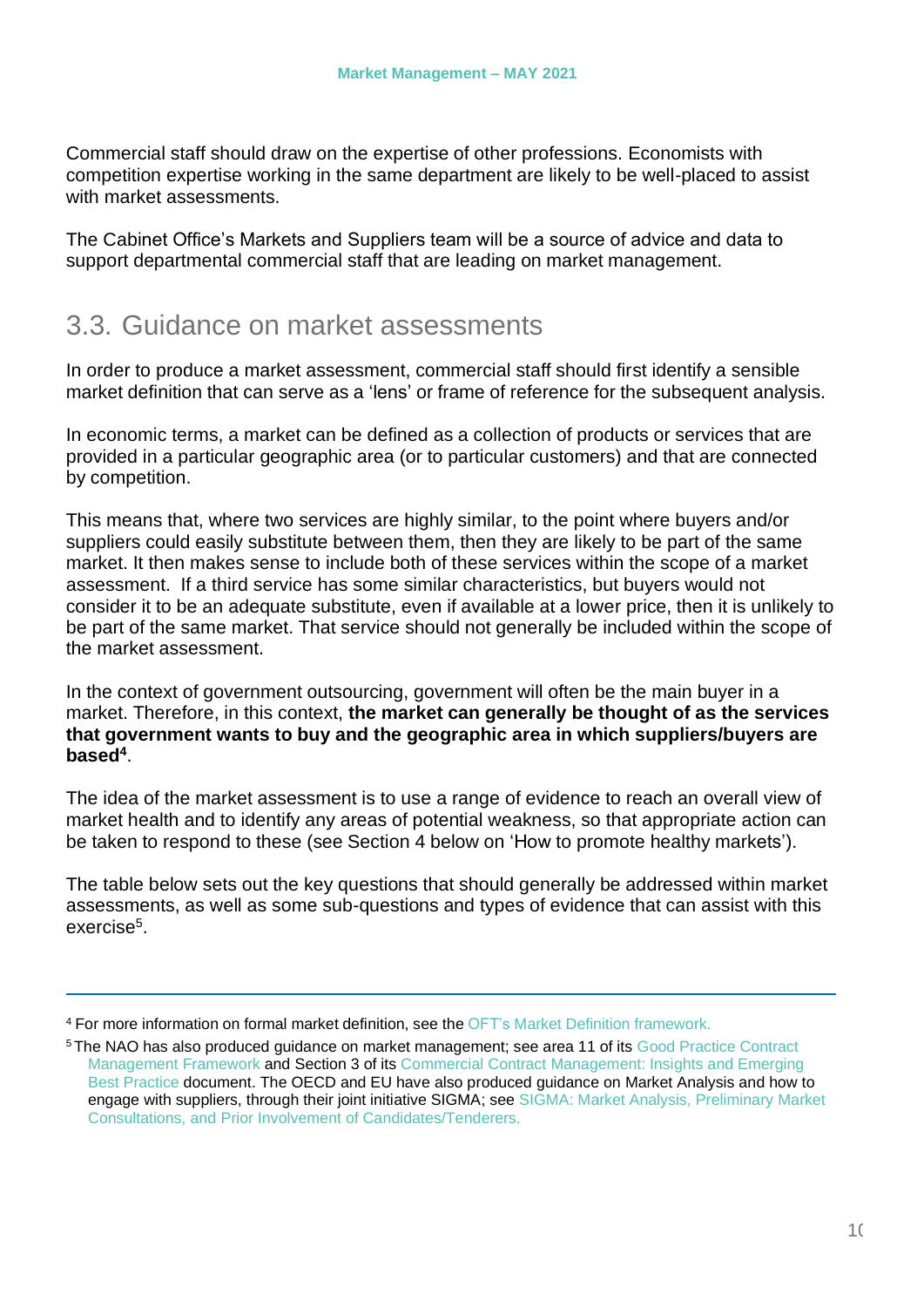### 3.4. Contents of a market assessment

<span id="page-9-1"></span><span id="page-9-0"></span>

| <b>Topic and key</b>                                                             | <b>Sub-questions</b>                                                                                                                                                                                                                                                                                                                                                                                                                                                                                                                                                                                                                          | <b>Useful evidence/tools</b>                                                                                                                                                                                                                                                                                                                                                                                                           |  |  |  |  |
|----------------------------------------------------------------------------------|-----------------------------------------------------------------------------------------------------------------------------------------------------------------------------------------------------------------------------------------------------------------------------------------------------------------------------------------------------------------------------------------------------------------------------------------------------------------------------------------------------------------------------------------------------------------------------------------------------------------------------------------------|----------------------------------------------------------------------------------------------------------------------------------------------------------------------------------------------------------------------------------------------------------------------------------------------------------------------------------------------------------------------------------------------------------------------------------------|--|--|--|--|
| questions                                                                        |                                                                                                                                                                                                                                                                                                                                                                                                                                                                                                                                                                                                                                               |                                                                                                                                                                                                                                                                                                                                                                                                                                        |  |  |  |  |
| Market overview                                                                  |                                                                                                                                                                                                                                                                                                                                                                                                                                                                                                                                                                                                                                               |                                                                                                                                                                                                                                                                                                                                                                                                                                        |  |  |  |  |
| What are<br>government's needs<br>and what will it be<br>buying?                 | Is this the first time the service is being outsourced?<br>$\bullet$<br>What is the value and complexity of these goods or services?<br>$\bullet$<br>Which departments will be buying these?<br>$\bullet$<br>What is government's current/intended commercial strategy?                                                                                                                                                                                                                                                                                                                                                                       | Liaise with other departments procuring the<br>goods/services to identify costs/revenue figures for<br>past/current/planned procurements<br>Commercial strategy documents                                                                                                                                                                                                                                                              |  |  |  |  |
| What are the key<br>market drivers/trends<br>with a bearing on<br>market health? | How mature is the market?<br>$\bullet$<br>Is government a market-maker? Does it / will it account for a large<br>$\bullet$<br>part of the demand for these goods/services?<br>What impact is technology, regulation, policy, politics etc. having on<br>$\bullet$<br>market health?<br>How is this expected to evolve?                                                                                                                                                                                                                                                                                                                        | Off-the-shelf industry reports<br><b>CCS Commercial Intelligence Market Reports</b><br>Revenue and contract award data from<br>past/existing contracts<br>PESTLE analysis<br>$\bullet$                                                                                                                                                                                                                                                 |  |  |  |  |
| Market features                                                                  |                                                                                                                                                                                                                                                                                                                                                                                                                                                                                                                                                                                                                                               |                                                                                                                                                                                                                                                                                                                                                                                                                                        |  |  |  |  |
| Supply-side<br>assessment: who are<br>the suppliers and how<br>do they compete?  | Which suppliers are/will be active in this market? (including public,<br>$\bullet$<br>private and others)<br>What capacity and capabilities do they have relative to government's<br>$\bullet$<br>requirements?<br>What market shares do they currently have?<br>$\bullet$<br>How concentrated is the market? (see market share and HHI<br>$\bullet$<br>indicators in table below)<br>How closely do/will these suppliers compete?<br>What has the trend been over time?<br>$\bullet$<br>Which suppliers could enter/exit the market?<br>Is there any sign (or risk) of anti-competitive behaviour, such as bid<br>rigging between suppliers? | Supplier identities from government databases<br>Supplier assessments produced by Cabinet Office<br>Markets and Suppliers team<br>SWOT analysis<br>$\bullet$<br>Evaluations of past procurements<br>Revenue and contract award data from existing<br>contracts<br>Market engagement exercises<br>Case studies of past entry/exit in this market or<br>similar markets<br>For bid-rigging, consider CMA tools and guidance <sup>6</sup> |  |  |  |  |

<sup>6</sup> See for example: screening for cartels: tool for [procurers;](https://www.gov.uk/government/publications/screening-for-cartels-tool-for-procurers) 60-second [bid-rigging](https://www.gov.uk/government/publications/bid-rigging-advice-for-public-sector-procurers) summary and e-learning module for procurers.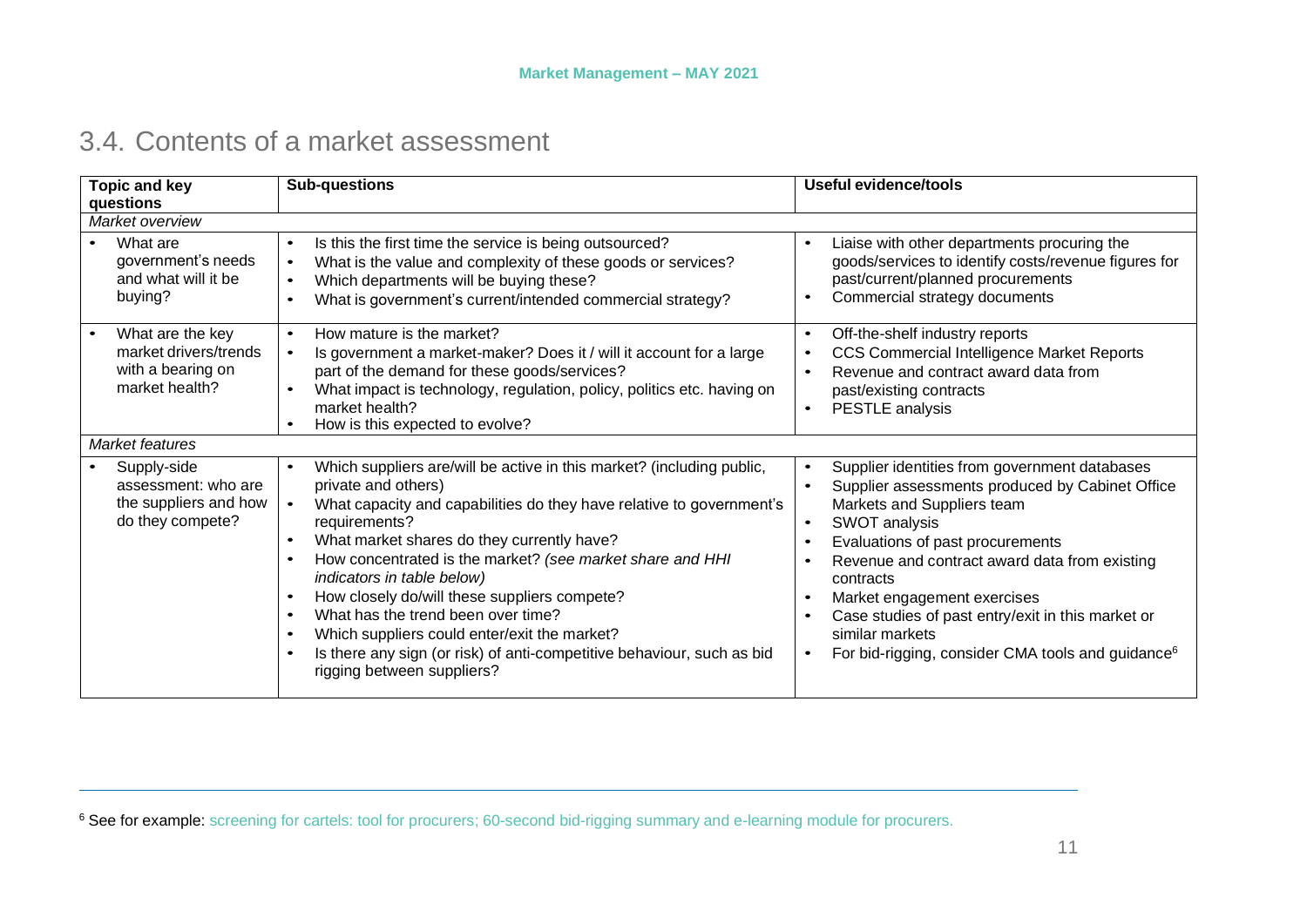|                                                                                                                               | <b>Market Management – MATZUZT</b>                                                                                                                                                                                                                                                                                                                                                                                                                                        |                                                                                                                                                                                                                                                   |
|-------------------------------------------------------------------------------------------------------------------------------|---------------------------------------------------------------------------------------------------------------------------------------------------------------------------------------------------------------------------------------------------------------------------------------------------------------------------------------------------------------------------------------------------------------------------------------------------------------------------|---------------------------------------------------------------------------------------------------------------------------------------------------------------------------------------------------------------------------------------------------|
| Buyer-side<br>assessment: how<br>easy is it to identify<br>and switch to best<br>value for money<br>suppliers?                | Does government have clear objectives?<br>Does government have good information on suppliers? And the<br>ability to select best value for money offers?<br>Are incentives appropriate and well-aligned between buyers,<br>suppliers and service users?<br>What are the barriers/costs to government switching between<br>$\bullet$<br>suppliers? (see switching cost indicator in the table below)                                                                        | Evaluations of past procurements<br>Capability assessments produced internally by<br>departments, or by the NAO, parliamentary<br>committees etc                                                                                                  |
| Contestability: how<br>easy is entry,<br>expansion and exit in<br>this market? how<br>strong are<br>incumbency<br>advantages? | What are the barriers to suppliers entering and expanding? What<br>$\bullet$<br>about barriers to exit?<br>How strong is incumbency advantage in this market?<br>$\bullet$<br>If an incumbent raised prices, reduced quality or left the market,<br>what bargaining power would government have? Could alternative<br>public or private suppliers step-in in a timely fashion?<br>What entry trends have we observed over time?                                           | Evaluations of past procurements<br>Market engagement exercises<br>Case studies of past entry/exit in this market or<br>similar markets<br>Porter's five forces analysis                                                                          |
| Market outcomes                                                                                                               |                                                                                                                                                                                                                                                                                                                                                                                                                                                                           |                                                                                                                                                                                                                                                   |
| Is the market<br>delivering value-for-<br>money?                                                                              | What are the levels and trends in price, quality, innovation and<br>choice? (see market outcome indicators in table below)<br>What are the drivers contributing to these trends? For example,<br>changes in government requirements, changes in the competitive<br>environment, changes in input costs<br>Are buyers setting the right incentives for suppliers?                                                                                                          | Contract-level KPI data<br>$\bullet$<br>Employee feedback on providers within the market<br>Any Value for Money assessments produced by<br>departments, the NAO, parliamentary committees<br>etc<br>Evaluations of past procurements<br>$\bullet$ |
| Conclusions and action plan                                                                                                   |                                                                                                                                                                                                                                                                                                                                                                                                                                                                           |                                                                                                                                                                                                                                                   |
| How healthy is the<br>market overall?                                                                                         | Is there effective competition between suppliers?<br>Are entry, expansion and exit barriers low and are markets<br>$\bullet$<br>contestable?<br>Are switching costs low?<br>How strong is any incumbency advantage?<br>Are there any other areas of market weakness?<br>Is the market supporting good value-for-money overall?<br>Overall, what are the key areas of market weakness?<br>Does trend analysis suggest that market health is improving or<br>deteriorating? | Results of the assessments above                                                                                                                                                                                                                  |
| How should<br>government respond?                                                                                             | What actions should government consider taking to address market<br>weaknesses?<br>What further work will government do to explore these options?                                                                                                                                                                                                                                                                                                                         | See section 4 of this document<br>$\bullet$                                                                                                                                                                                                       |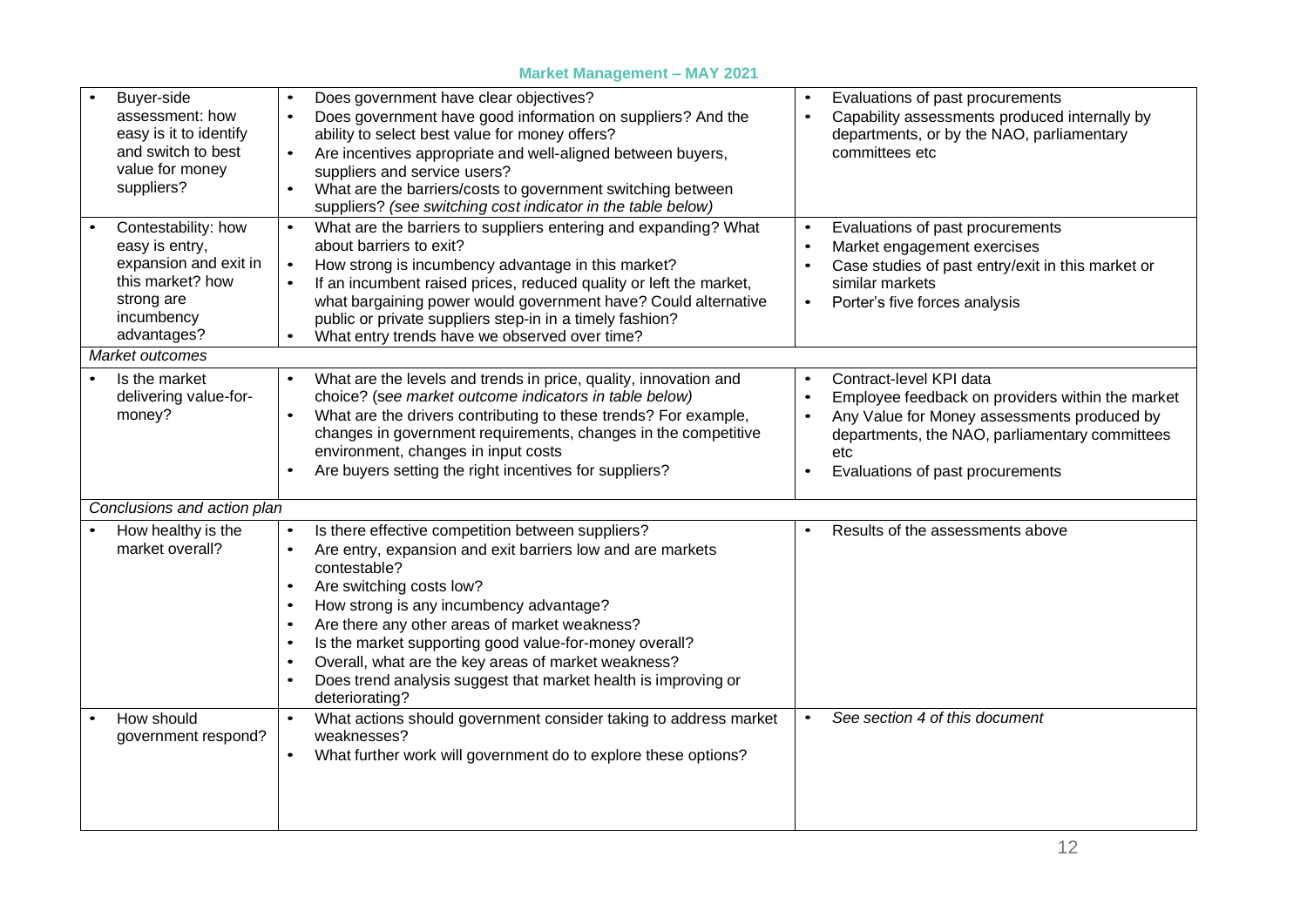<span id="page-11-1"></span>

|  | Government Commercial Operating Standards7<br>Office of Fair Trading guidance on the links<br>between procurement/commissioning and<br>competition <sup>8</sup> |
|--|-----------------------------------------------------------------------------------------------------------------------------------------------------------------|
|  |                                                                                                                                                                 |

### 3.5. Indicators to use in a market assessment

The table below describes some indicators that can be used within a market assessment. The headline indicators are easier to generate and should generally be used. The additional indicators may be appropriate for more in-depth assessments (see the criteria in Section 2.2 above). Further guidance on calculating and using indicators is provided in 'Appendix II – Further guidance on market [indicators'](#page-19-3)[9](#page-11-1) .

| <b>Indicator</b>                     | Guidance                                                                                                                                                               | Potential cause for concern if                              |
|--------------------------------------|------------------------------------------------------------------------------------------------------------------------------------------------------------------------|-------------------------------------------------------------|
|                                      |                                                                                                                                                                        |                                                             |
| Market features: headline indicators |                                                                                                                                                                        |                                                             |
| Failed bidding<br>rounds             | Identify the number of recent bidding rounds for the services where no<br>acceptable bids were received<br>Tip: include bidding rounds undertaken by other departments | One or more failed rounds identified                        |
| Bids received                        | Plot the trend in the number of bids received<br>Tip: indicator is more informative if multiple similar bidding rounds have<br>taken place                             | Very few bids received<br>Declining trend in number of bids |

<span id="page-11-0"></span><sup>7</sup> See the [Government](https://www.gov.uk/government/publications/commercial-operating-standards-for-government) Commercial Operating Standards.

<sup>&</sup>lt;sup>8</sup> See for example the OFT's [government](https://www.gov.uk/government/publications/government-in-markets) in market framework and the OFT's report into public sector commissioning.

<sup>&</sup>lt;sup>9</sup> See also the Competition [Commission's](https://assets.publishing.service.gov.uk/government/uploads/system/uploads/attachment_data/file/284390/cc3_revised.pdf) Market Investigation Guidelines (CC3) for more information on these sorts of indicators.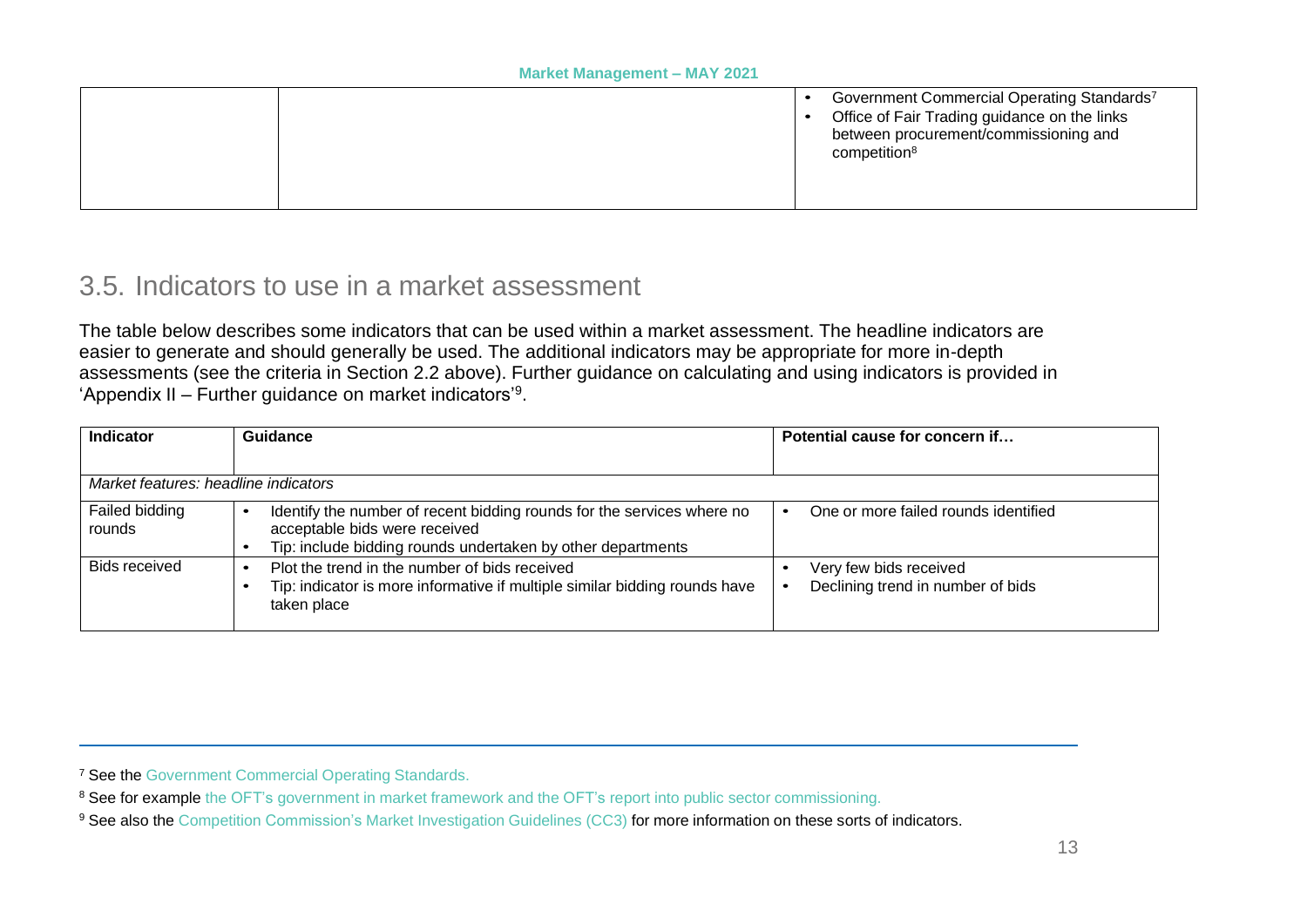#### **Market Management – MAY 2021**

| Indicator                               | <b>Guidance</b>                                                                                                                                                                                                                                                                                                                                                                                                                                                                                                                                                                                                                                                        | Potential cause for concern if                                                                                                                 |  |  |  |  |  |
|-----------------------------------------|------------------------------------------------------------------------------------------------------------------------------------------------------------------------------------------------------------------------------------------------------------------------------------------------------------------------------------------------------------------------------------------------------------------------------------------------------------------------------------------------------------------------------------------------------------------------------------------------------------------------------------------------------------------------|------------------------------------------------------------------------------------------------------------------------------------------------|--|--|--|--|--|
|                                         |                                                                                                                                                                                                                                                                                                                                                                                                                                                                                                                                                                                                                                                                        |                                                                                                                                                |  |  |  |  |  |
| Market shares                           | Plot the trend in the market shares of the main suppliers (typically the<br>$\bullet$<br>revenue earned by a supplier per annum, divided by the total revenues<br>earned by suppliers in that market per annum)<br>Consider also plotting the trend in the C3 ratio (the sum of the market<br>$\bullet$<br>shares of the three largest suppliers)<br>Tip: these indicators are more informative in markets where government<br>$\bullet$<br>buys through multiple contracts at once<br>Tip: if total market size is unknown (data on revenues earned from non-<br>government buyers may not be available), then shares of supply to<br>government should be calculated | Market shares of largest suppliers are high and<br>stable or increasing<br>$90 \leq C3 \leq 100\%$                                             |  |  |  |  |  |
| Win ratios                              | Plot the win ratios of the main suppliers over time (the number or value<br>$\bullet$<br>of contracts won by a supplier over a period of time, divided by the<br>number or value of contracts that government has awarded for those<br>services)<br>Tip: this indicator is useful in bidding markets, where government re-<br>$\bullet$<br>tenders one or several contracts on a regular basis<br>Tip: it may also be useful to calculate switching rates to see how often a<br>particular contract (or type of contract) changes hands                                                                                                                                | Win ratios of largest suppliers are high and stable<br>or increasing<br>The vast majority of contract awards go to three<br>or fewer suppliers |  |  |  |  |  |
| Switching costs                         | Attempt to quantify the costs that government would incur as a result of<br>switching suppliers (either now or in future)                                                                                                                                                                                                                                                                                                                                                                                                                                                                                                                                              | Switching costs are substantial relative to<br>contract value                                                                                  |  |  |  |  |  |
|                                         | Market features: additional indicators                                                                                                                                                                                                                                                                                                                                                                                                                                                                                                                                                                                                                                 |                                                                                                                                                |  |  |  |  |  |
| Herfindahl-<br>Hirschman Index<br>(HHI) | Calculate the sum of the squared market shares of suppliers in the<br>market (market shares will generally be based on revenues)<br>Tip: this indicator requires all market shares to be known<br>$\bullet$                                                                                                                                                                                                                                                                                                                                                                                                                                                            | HHI score from 1000-10,000<br>$\bullet$                                                                                                        |  |  |  |  |  |

It is not possible to reach a conclusion on market health based on any one indicator alone. For example, high and increasing market shares (or win ratios) would generally indicate that competition may be weak and should be a prompt to look closely at the market and consider the reasons for these results. However, if cost and quality indicators suggest that the market is delivering good outcomes, and if the market has low barriers to entry, then (despite high market shares) there may in fact be intense competition between a small number of firms.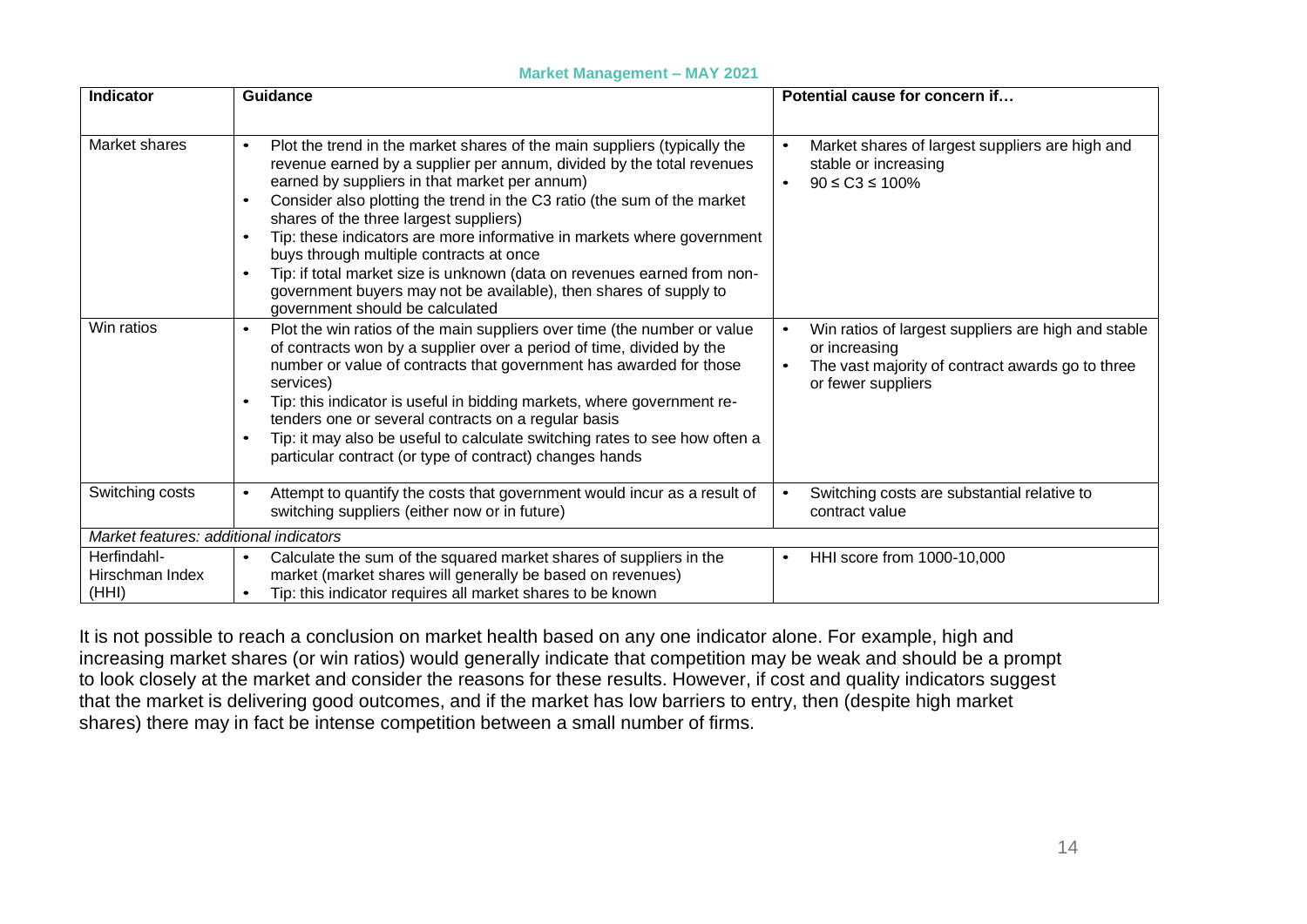## <span id="page-13-0"></span>4. How to promote healthy markets

### <span id="page-13-1"></span>4.1. Background

Those designing commercial strategies and contracts are typically subject to multiple objectives and constraints.

Considerations such as short-term affordability and limitations to departments' contract management capacity may point towards an approach of offering fewer, larger contracts in an attempt to reduce upfront costs and departmental overheads.

However, these approaches can lead to false economies and lower value for money over time. For example, these strategies may result in fewer bids, weaker competition and stronger incumbency positions for a handful of suppliers – either in the initial bidding process or in future contracting rounds.

<span id="page-13-2"></span>Therefore, it is important to consider how commercial strategies and contracts can be adapted so that they have a positive impact on market health and value for money.

### 4.2. Principles

Under the market management policy, **promoting healthy markets** means:

- early in the commercial strategy development process, departments should consider the different steps that can be taken to promote healthy, competitive markets and should document this exercise;
- this exercise should build on the results of the market assessment and should seek to rectify any weaknesses.

The department with the greatest interest in a market (the lead department) will generally have overall accountability for promoting market health.

However, each department will be responsible for acting to promote market health in the outsourcing markets that they buy from.

CCS will have this responsibility for common markets where it has a framework agreement.

Within departments, commercial staff will play a lead role in considering how commercial strategy and contract design can be adapted to address potential market weaknesses. They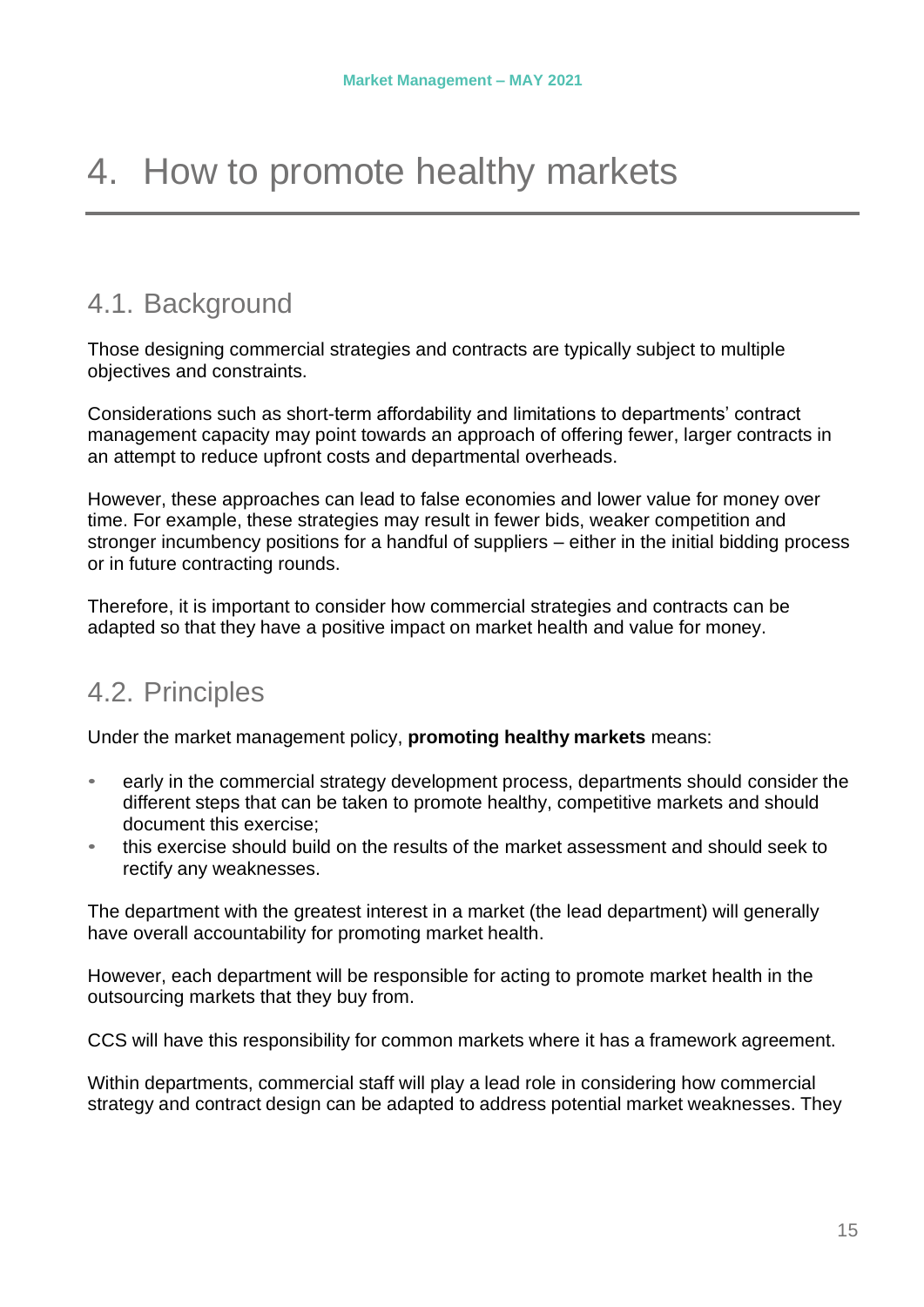will ensure that this analysis and thinking is reflected in the development of commercial strategies and in the contract design process.

Commercial staff should draw on the expertise of other professions. Economists with competition expertise that work in the same department are likely to be well-placed to assist.

The Cabinet Office's Markets and Suppliers team can provide support. Advice can also be sought from the CMA in relation to larger markets and more complex or substantial competition issues.

### <span id="page-14-0"></span>4.3. Guidance on promoting market health

Government buyers can promote competition and make a positive contribution towards market health where they:

- are clear about their requirements and switch between suppliers in a timely and effective manner;
- design bidding processes and procedures that keep entry barriers low and maintain a level playing field between suppliers;
- look out for, and minimise the risk of, anti-competitive behaviour, for example bid-rigging;
- design contracts that do not create excessive barriers to step-in during a contract, or create an unassailable advantage for incumbents in future contracting rounds; and
- plan for medium and long-term market health and do not excessively focus on the short term.

The table below provides further detail on the steps that should be considered. These are organised by theme, however many of these steps also have wider applicability outside of the specified theme.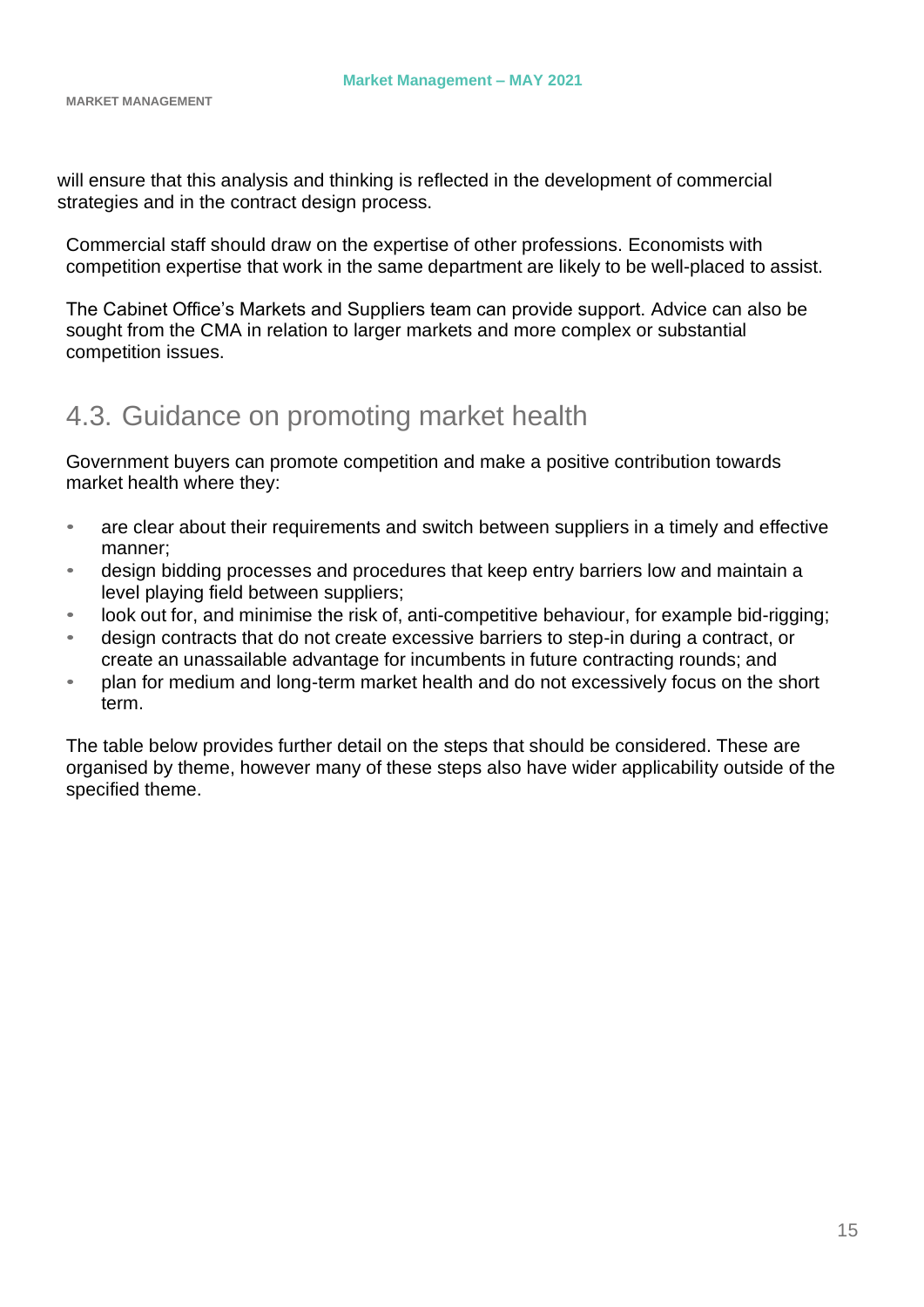### 4.4. Steps to promote market health

<span id="page-15-0"></span>

| Theme                                     | Questions to consider                                                                                                                                                                                                                                                                                                                                                                                                                                                                                                                                                                                                                                                                                                       | If the answer is 'no', consider taking the following steps                                                                                                                                                                                                                                                                                                                                                                                                                                                                                                                                                                                                                                                                                                                                                                                                                                                                                                                                                                                                                                                                                                                                                                                                                                                                                                                                                                                                                                                                                                                                                                                                                                                                                                                                                                                                                                                                                                                                                                                                                                                                                                                                                                                                                                                                                                   |
|-------------------------------------------|-----------------------------------------------------------------------------------------------------------------------------------------------------------------------------------------------------------------------------------------------------------------------------------------------------------------------------------------------------------------------------------------------------------------------------------------------------------------------------------------------------------------------------------------------------------------------------------------------------------------------------------------------------------------------------------------------------------------------------|--------------------------------------------------------------------------------------------------------------------------------------------------------------------------------------------------------------------------------------------------------------------------------------------------------------------------------------------------------------------------------------------------------------------------------------------------------------------------------------------------------------------------------------------------------------------------------------------------------------------------------------------------------------------------------------------------------------------------------------------------------------------------------------------------------------------------------------------------------------------------------------------------------------------------------------------------------------------------------------------------------------------------------------------------------------------------------------------------------------------------------------------------------------------------------------------------------------------------------------------------------------------------------------------------------------------------------------------------------------------------------------------------------------------------------------------------------------------------------------------------------------------------------------------------------------------------------------------------------------------------------------------------------------------------------------------------------------------------------------------------------------------------------------------------------------------------------------------------------------------------------------------------------------------------------------------------------------------------------------------------------------------------------------------------------------------------------------------------------------------------------------------------------------------------------------------------------------------------------------------------------------------------------------------------------------------------------------------------------------|
| Addressing<br><b>Barriers</b> to<br>Entry | Do bid processes and<br>procedures ensure a level<br>playing field between<br>suppliers?<br>Does joint purchasing<br>ensure a level playing field<br>between suppliers?<br>Do sufficient economies of<br>scale/scope exist to justify<br>aggregated contracts and<br>long contract durations?<br>Does the risk allocation<br>between public and private<br>sector ensure that a range<br>of suppliers are able to<br>compete?<br>Does the use of framework<br>contracts allow for the entry<br>of new suppliers if they<br>meet the same objective<br>criteria as existing<br>suppliers?<br>Do we understand the true<br>cost of supply?<br>Are the capital requirements<br>involved in supplying the<br>market reasonable? | Streamline complex and burdensome procurement policies and processes.<br>$\bullet$<br>Consider the ability of smaller suppliers to take part in large procurement exercises, for example those<br>carried out under joint purchasing by multiple government departments.<br>Consider encouraging Joint Ventures between SMEs. If this is used, brokerage support could also be<br>offered.<br>$\bullet$<br>Use Market Engagement to understand and tackle barriers to entry. Further guidance on Market<br>Engagement can be found in Chapters 1 and 8 of the Outsourcing Playbook. This could include:<br>Providing training or guidance to SMEs on how to submit compliant bids.<br>$\circ$<br>Talking to existing and potential suppliers to understand their capacity and capability.<br>$\circ$<br>In the absence of significant economies of scale and scope, consider disaggregating contracts for<br>different services and limiting the duration of contracts, to encourage greater supplier participation and<br>reduce switching costs.<br>When designing, specifying or encouraging new delivery models, ensure that suppliers are still<br>$\bullet$<br>incentivised to innovate and that sub-contractors can negotiate contractual terms with prime contractors<br>on an equal footing.<br>Ensure outcome-based contracts do not place excessive risk with suppliers or dissuade new/smaller<br>suppliers from entering the market.<br>Where demand is unpredictable and can lead to a greater risk transfer, consider rewarding providers for<br>$\bullet$<br>actual volume of work they do rather than a fixed fee payment, using pay caps and minimum income<br>guarantees.<br>Design framework contracts to allow additional firms to be added during the life of the framework, if<br>$\bullet$<br>suppliers can demonstrate they meet the same objective criteria as existing suppliers.<br>Scrutinise bids and compare them against Should Cost models (further guidance on 'should cost' models<br>can be found in Playbook One, Chapter 5: 'Preparing to go to market'). Accepting unsustainably low bids<br>can lead to worse Value for Money.<br>Consider keeping certain assets and expertise in-house and only contracting out those aspects of<br>$\bullet$<br>service provision where there is scope for effective competition. |
| Addressing<br>Barriers to<br>Switching    | Do buyers switch effectively<br>and swiftly between rival<br>suppliers and within<br>appropriate timescales?                                                                                                                                                                                                                                                                                                                                                                                                                                                                                                                                                                                                                | Take steps to promote quick and effective switching to more efficient suppliers, whilst not dissuading<br>$\bullet$<br>innovation or efficient investment by incumbent suppliers. For example:<br>Consider contractually requiring incumbents to facilitate switching at the point of contract expiry.<br>$\circ$<br>Where services involve bespoke systems or technology, ensure that the allocation of intellectual<br>$\circ$<br>property rights maintain our ability to switch to other suppliers in future.                                                                                                                                                                                                                                                                                                                                                                                                                                                                                                                                                                                                                                                                                                                                                                                                                                                                                                                                                                                                                                                                                                                                                                                                                                                                                                                                                                                                                                                                                                                                                                                                                                                                                                                                                                                                                                             |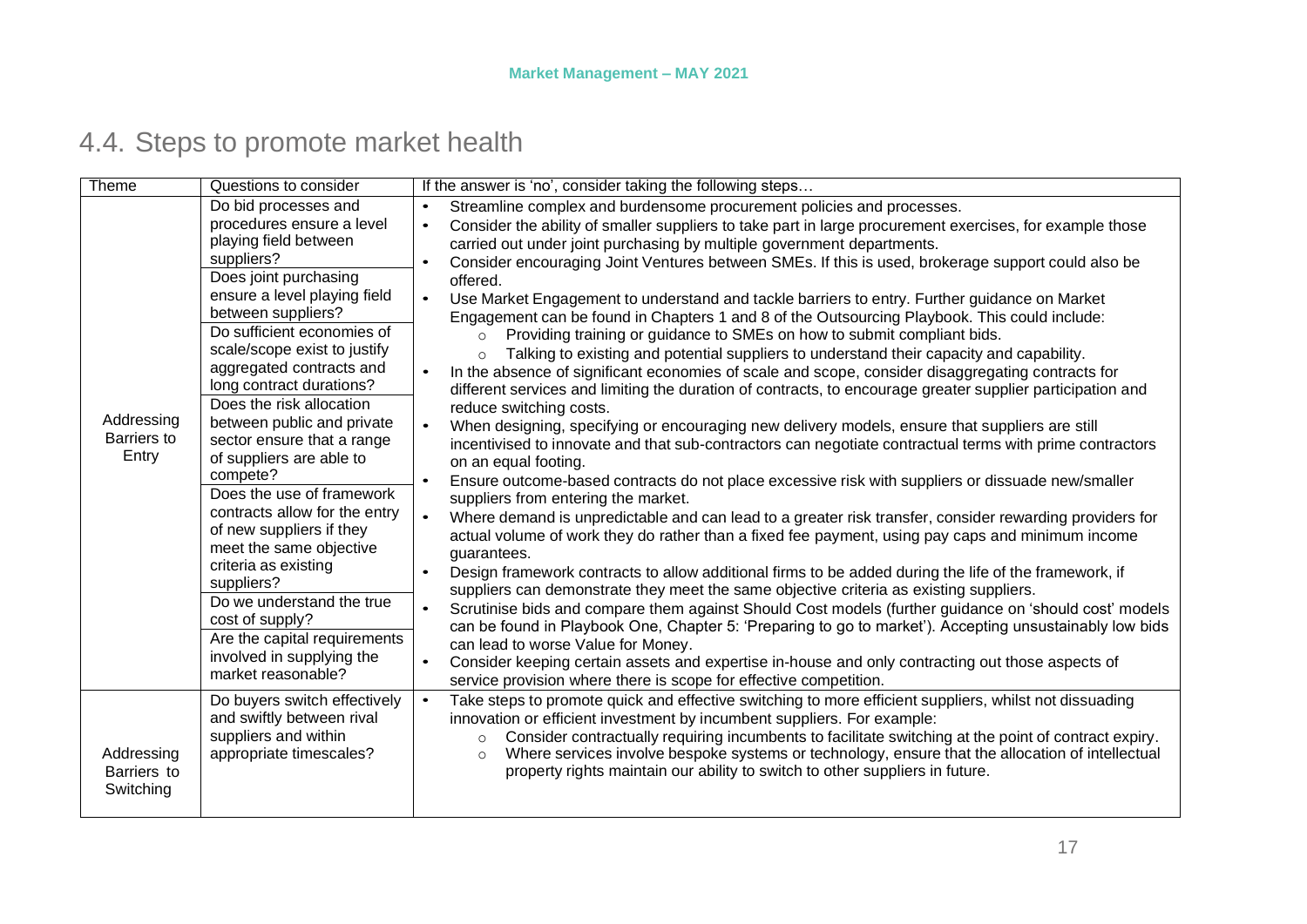#### **Market Management – MAY 2021**

| Do requirements to ensure                                                                                                                                                                                                                                   | Any requirements on potential suppliers to ensure a continuity of supply should take account of market                                                                                                                                                                                                                                                                                                                                                                                                                                                                                                                                                                                                                                                                                                        |
|-------------------------------------------------------------------------------------------------------------------------------------------------------------------------------------------------------------------------------------------------------------|---------------------------------------------------------------------------------------------------------------------------------------------------------------------------------------------------------------------------------------------------------------------------------------------------------------------------------------------------------------------------------------------------------------------------------------------------------------------------------------------------------------------------------------------------------------------------------------------------------------------------------------------------------------------------------------------------------------------------------------------------------------------------------------------------------------|
| continuity of supplier ensure                                                                                                                                                                                                                               | conditions and their ability to make contingency arrangements in the event of failure or market exit. See                                                                                                                                                                                                                                                                                                                                                                                                                                                                                                                                                                                                                                                                                                     |
| proportionate costs across                                                                                                                                                                                                                                  | the Guidance Note on Resolution Planning for more information.                                                                                                                                                                                                                                                                                                                                                                                                                                                                                                                                                                                                                                                                                                                                                |
| existing and potential                                                                                                                                                                                                                                      | When comparing public sector in-house options with other suppliers, the cost of failure by public and                                                                                                                                                                                                                                                                                                                                                                                                                                                                                                                                                                                                                                                                                                         |
| suppliers?                                                                                                                                                                                                                                                  | private sector suppliers should be accounted for.                                                                                                                                                                                                                                                                                                                                                                                                                                                                                                                                                                                                                                                                                                                                                             |
| Do multiple suppliers<br>impose competitive<br>constraints on one another?<br>Creating<br>Are buyers encouraging the<br>appropriate<br>right level of risk, and focus<br>and aligned<br>on the medium/long term as<br>incentives<br>well as the short term? | Design commercial strategies and contracts in a way that incentivises suppliers to deliver value for<br>money post contract award. For example, dividing up contracts can help maintain competitive tension<br>during the term of contracts. Also consider using ongoing rating systems, outcome-based contracts,<br>contracts where high performers are allocated increasing volumes over time, or greater benchmarking<br>transparency.<br>Clearly articulate strategic guiding objectives and ensure these are understood by commissioners,<br>procurers and suppliers. Check that incentives can be appropriately aligned to achieve these objectives.<br>Develop better performance monitoring information.<br>In markets where KPIs take a long time to crystallise, consider using interim milestones. |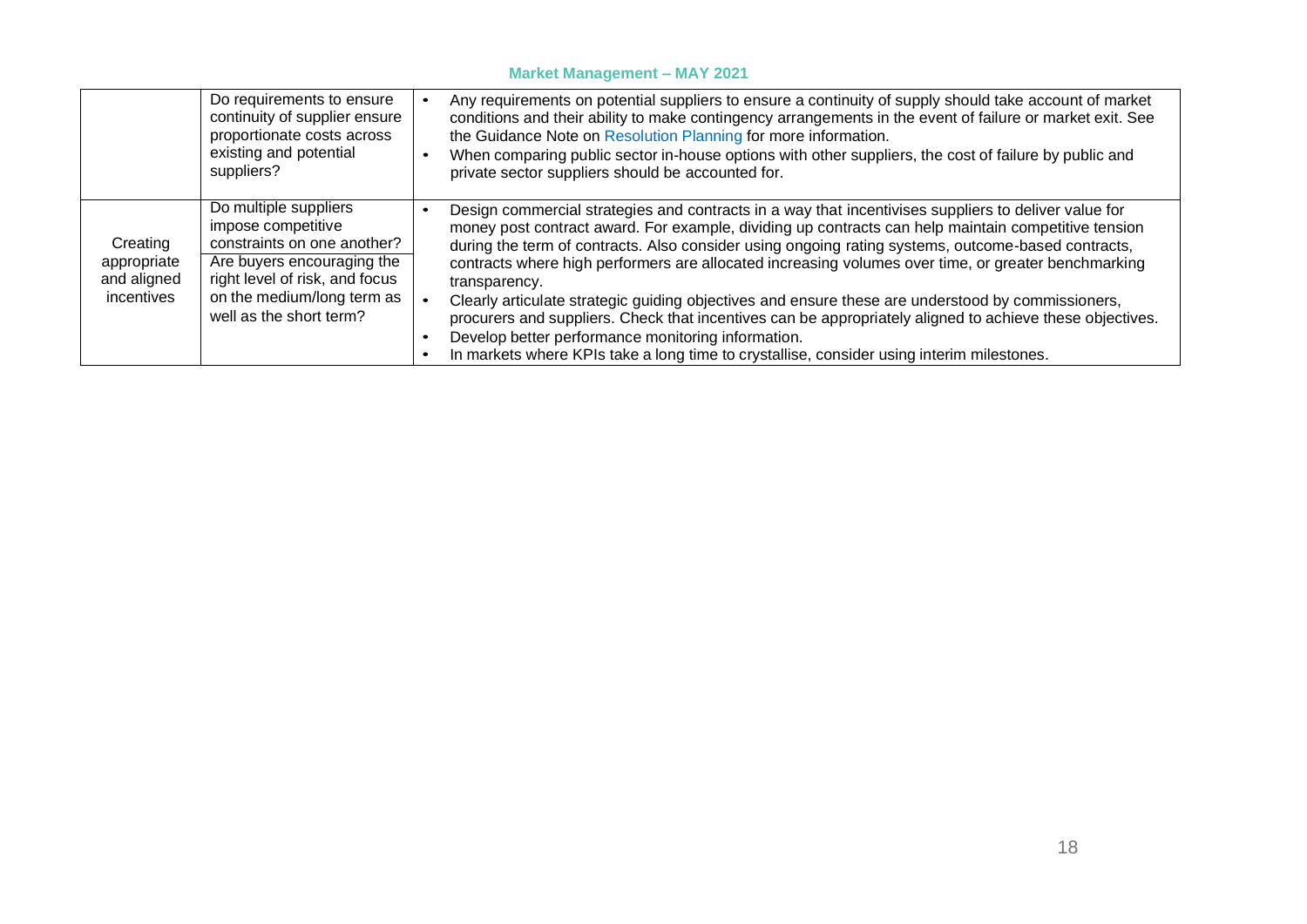## Appendix I – Roles and responsibilities

<span id="page-17-0"></span>

| <b>Scenario</b>                                                                                                                                   | <b>Examples</b>                                                | <b>Market management</b>                                                                                                      |                                                                                                                                                                                                                                 |                                                                                                                                                                                                                                                         |                                                                                               |                                                                                                                                                       |
|---------------------------------------------------------------------------------------------------------------------------------------------------|----------------------------------------------------------------|-------------------------------------------------------------------------------------------------------------------------------|---------------------------------------------------------------------------------------------------------------------------------------------------------------------------------------------------------------------------------|---------------------------------------------------------------------------------------------------------------------------------------------------------------------------------------------------------------------------------------------------------|-----------------------------------------------------------------------------------------------|-------------------------------------------------------------------------------------------------------------------------------------------------------|
|                                                                                                                                                   |                                                                | <b>Accountable</b>                                                                                                            | <b>Market monitoring</b>                                                                                                                                                                                                        |                                                                                                                                                                                                                                                         | <b>Promoting market health</b>                                                                |                                                                                                                                                       |
|                                                                                                                                                   |                                                                |                                                                                                                               | <b>Responsible</b>                                                                                                                                                                                                              | <b>Supports</b>                                                                                                                                                                                                                                         | <b>Responsible</b>                                                                            | <b>Supports</b>                                                                                                                                       |
| (1) Markets with<br><b>CCS</b><br>framework:<br>departments<br>buy the same<br>goods and<br>services; there<br>is a CCS<br>framework<br>contract. | <b>Facilities</b><br>management,<br>communications<br>services | <b>CCS</b><br>ensures that<br>government<br>monitors the<br>market and<br>acts to<br>promote<br>market<br>health              | <b>CCS</b><br>produces<br>$\bullet$<br>market<br>assessments<br>disseminates<br>tο<br>departments                                                                                                                               | Departments<br>share contract data<br>and market<br>intelligence with<br><b>CCS</b><br>CO<br>provides<br>$\bullet$<br>advice/support/data<br>to CCS                                                                                                     | $cc\overline{s}$<br>ensures<br>$\bullet$<br>that<br>framework<br>promotes<br>market<br>health | Departments<br>use<br>commercial<br>strategies to<br>promote<br>market heath<br>CO<br>provides<br>$\bullet$<br>advice and<br>support to<br><b>CCS</b> |
| (2) Other<br>common<br>markets:<br>several<br>departments<br>buy the same<br>goods and<br>services; there<br>is no CCS<br>framework<br>contract.  | Electronic<br>tagging services                                 | Departments<br>ensure that<br>$\bullet$<br>government<br>monitors the<br>market and<br>acts to<br>promote<br>market<br>health | Departments<br>may produce<br>$\bullet$<br>market<br>assessments<br>(or sub-<br>contract to<br>CO or a lead<br>department)<br>disseminate<br>$\bullet$<br>to other<br>departments<br>CO<br>may produce<br>market<br>assessments | Departments<br>share contract data<br>$\bullet$<br>and market<br>intelligence with<br>each other / CO<br>CO<br>may aggregate and<br>$\bullet$<br>process<br>departmental data<br>provides<br>$\bullet$<br>advice/support/<br>data to lead<br>department | Departments<br>use<br>$\bullet$<br>commercial<br>strategies<br>to promote<br>market<br>heath  | CO<br>provides<br>$\bullet$<br>advice and<br>support to<br>departments                                                                                |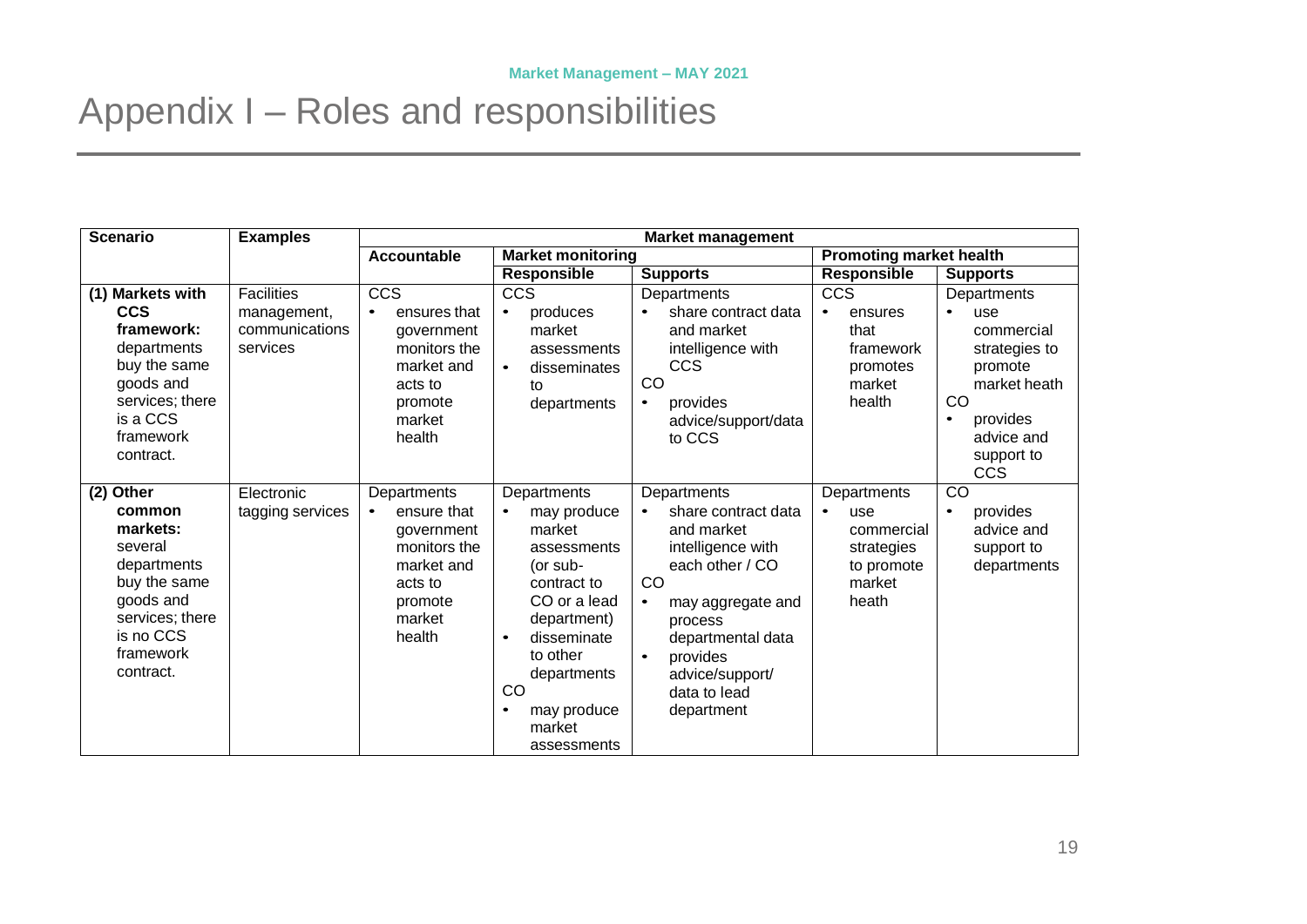| <b>Scenario</b>                                                                                                                                               | <b>Examples</b>                                  | <b>Market management</b>                                                                                         |                                                 |                                                                          |                                                                                 |                                                                 |
|---------------------------------------------------------------------------------------------------------------------------------------------------------------|--------------------------------------------------|------------------------------------------------------------------------------------------------------------------|-------------------------------------------------|--------------------------------------------------------------------------|---------------------------------------------------------------------------------|-----------------------------------------------------------------|
|                                                                                                                                                               |                                                  | Accountable                                                                                                      | <b>Market monitoring</b>                        |                                                                          | <b>Promoting market health</b>                                                  |                                                                 |
|                                                                                                                                                               |                                                  |                                                                                                                  | <b>Responsible</b>                              | <b>Supports</b>                                                          | <b>Responsible</b>                                                              | <b>Supports</b>                                                 |
| (3) Non-common<br>markets: one<br>department<br>accounts for all<br>or the vast<br>majority of<br>government<br>purchases;<br>there is no<br>CCS<br>framework | Prison services,<br>clinical waste<br>processing | Department<br>ensures that<br>government<br>monitors the<br>market and<br>acts to<br>promote<br>market<br>health | Department<br>produces<br>market<br>assessments | CO<br>provides advice,<br>$\bullet$<br>support and data to<br>department | Department<br>uses<br>commercial<br>strategies<br>to promote<br>market<br>heath | <b>CO</b><br>provides<br>advice and<br>support to<br>department |

#### **Market Management – MAY 2021**

Note: Departments can also seek expert advice from the Competition and Markets Authority [\(advocacy@cma.gov.uk\)](mailto:advocacy@cma.gov.uk), in relation to larger markets and more complex or substantial competition issues.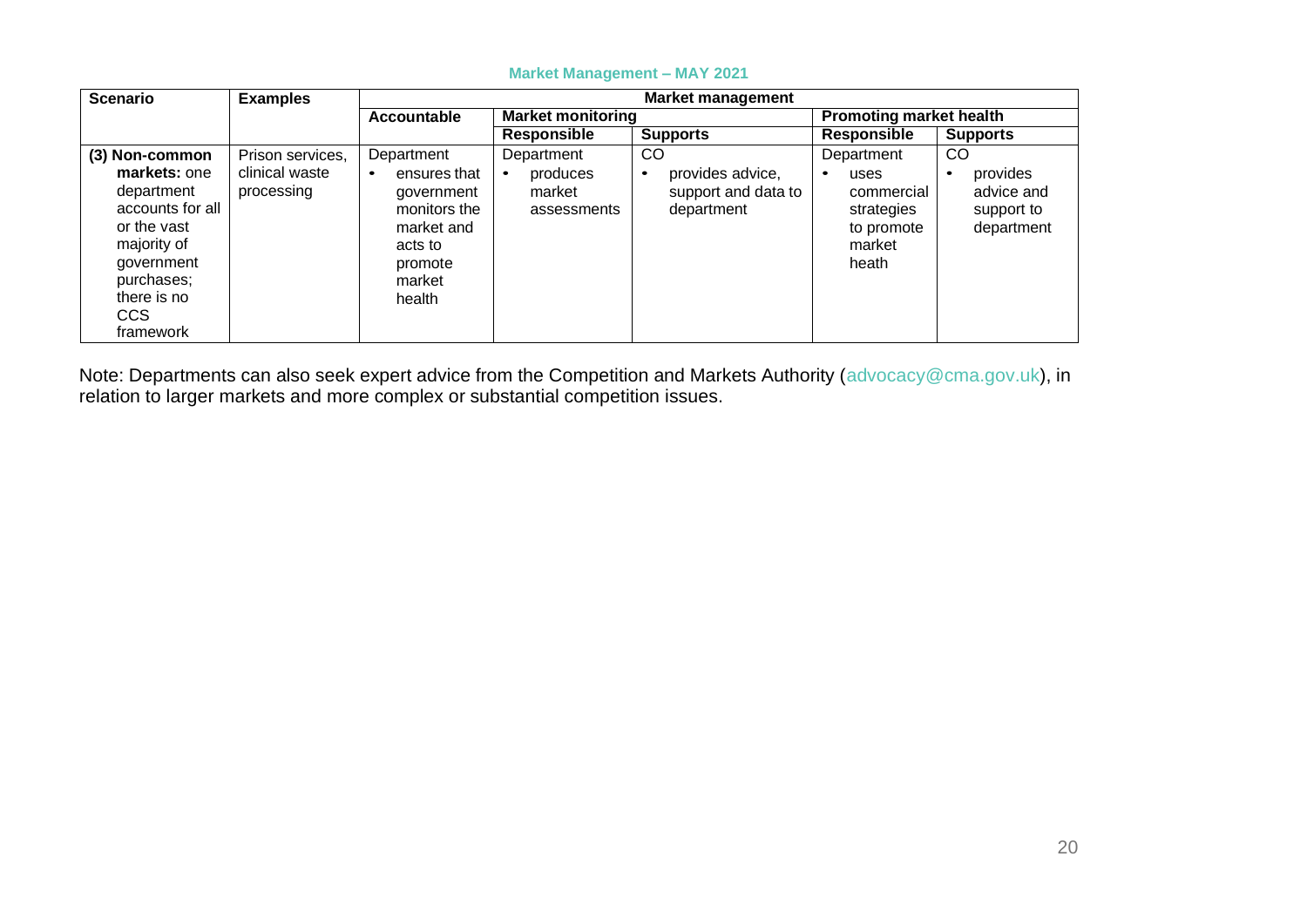## <span id="page-19-3"></span><span id="page-19-0"></span>Appendix II – Further guidance on market indicators

This appendix presents a hypothetical example scenario in which the market indicators are calculated as part of a market assessment.

It demonstrates how to calculate the indicators and how these can feed into a wider assessment of market health. It is important to remember that market indicators only form part of a market assessment; a wider range of evidence will be needed in order to reach overall conclusions about market health. The wider questions and evidence that market assessments may cover are contained in the 'Contents of a market assessment' table in the Market Management guidance.

### <span id="page-19-1"></span>**Background**

The Department for Medicine has outsourced secure delivery services for several years. A key contract is due to expire in 12 months and so the department reviewing its outsourcing strategy for these services and carrying out a market assessment.

- The Department for Defence also procures secure delivery services, so the tendering rounds run by this department are relevant for the Department for Medicine's market assessment.
- The Department for Medicine currently uses Supplier 1.
- The Department for Defence currently uses a mix of Supplier 2 and Supplier 3.
- Both departments retender for secure delivery services on a yearly basis.
- <span id="page-19-2"></span>All three suppliers offer some wider services besides secure delivery services. These wider services are not purchased by the departments and therefore data relating to these are not relevant to the market assessment.

### Calculation of market indicators for use in a market assessment

The departments agree that the Department for Defence should lead on the calculation of market indicators for use in a market assessment.

The departments both have three years of comparable bidding data. The outsourced service has not been significantly affected by technological trends in the last three years. Therefore, a time period of three years is used to generate the market indicators.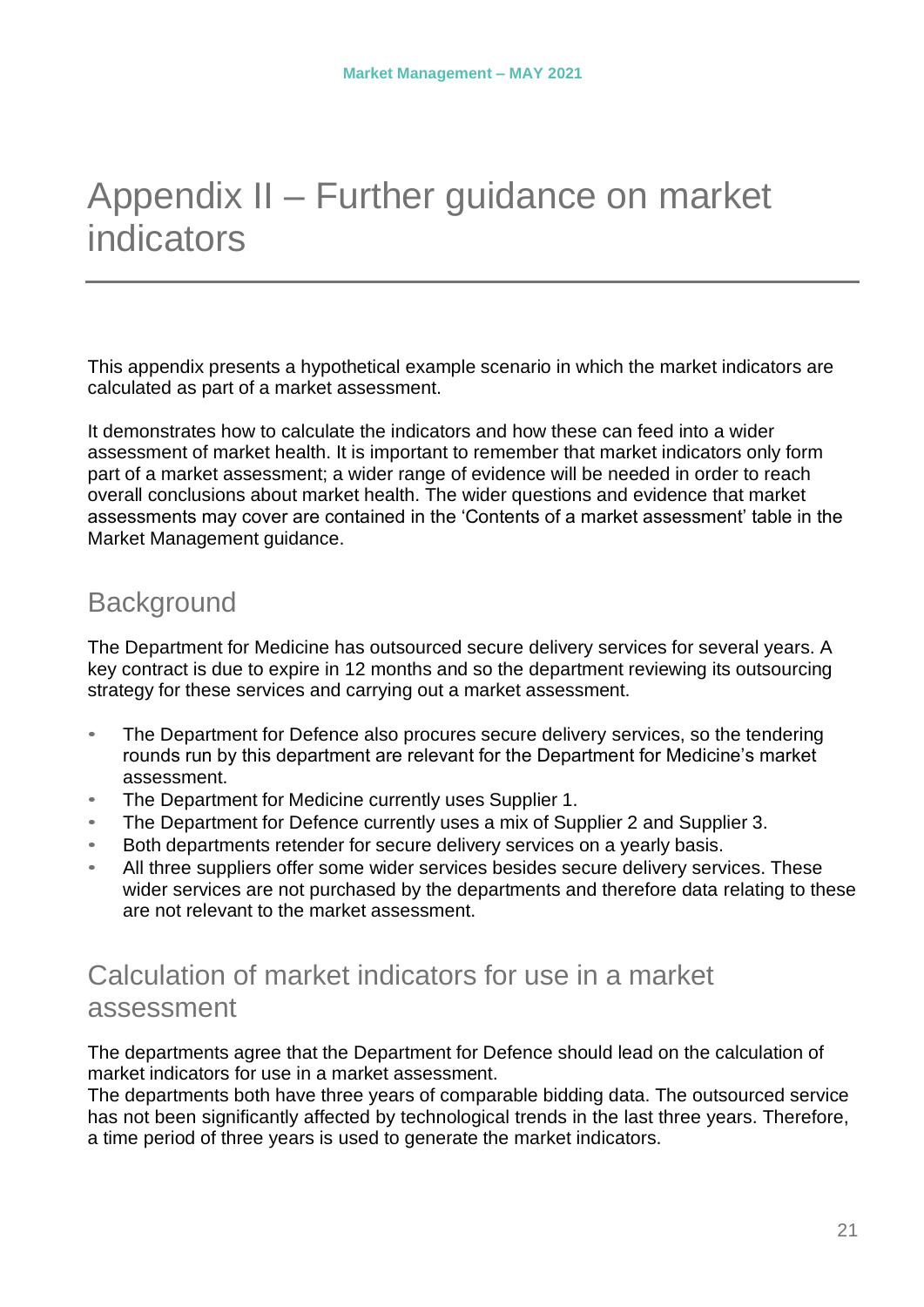### <span id="page-20-0"></span>Market structure and contestability

The department starts by considering the **failed bidding rounds indicator**. Neither department have experienced any **failed bidding rounds** (i.e. tendering rounds with no bidders) so this indicator does not indicate any market health issues.

The department next considers the **bids received indicator**. Both departments have run three bidding rounds in the past three years. The number of **bids received** in each bidding round is set out in the table below.

Number of bids received:

|        | Department for Medicine | Department for Defence |
|--------|-------------------------|------------------------|
| Year 1 |                         |                        |
| Year 2 |                         |                        |
| Year 3 |                         |                        |

The number of bids received by each department has remained relatively stable at 6-7 bids per tender over the previous three years. Therefore the bids received indicator suggests the amount of supplier interest in the market is neither growing nor shrinking overall.

The department next considers **market share** indicators. As noted previously, government uses three suppliers in total. This is relatively low, but in itself is inconclusive. The table below shows the total spend by each department with each of the three suppliers for secure delivery services. To calculate these, the Department for Medicine had to obtain information from the Department for Defence's previous tendering exercises.

**Market shares** were calculated by dividing the total spend on secure delivery services with a supplier by the total spend by government on those services for each year. Importantly, the spend below only relates to relevant services that are in-scope of the market assessment.

|                    | Revenue | Revenue | Revenue | Market Share | Market Share | Market Share      |
|--------------------|---------|---------|---------|--------------|--------------|-------------------|
|                    | Υ1      | Y2      | Y3      | Year 1       | Year 2       | Year <sub>3</sub> |
| Supplier 1         | £5m     | £7m     | £9m     | 36%          | 39%          | 43%               |
| Supplier 2         | £4m     | £6m     | £8m     | 29%          | 33%          | 38%               |
| Supplier 3         | £5m     | £5m     | £4m     | 36%          | 28%          | 19%               |
| Total gov<br>spend | £14m    | £18m    | £21m    | 100%         | 100%         | 100%              |

Suppliers' revenues: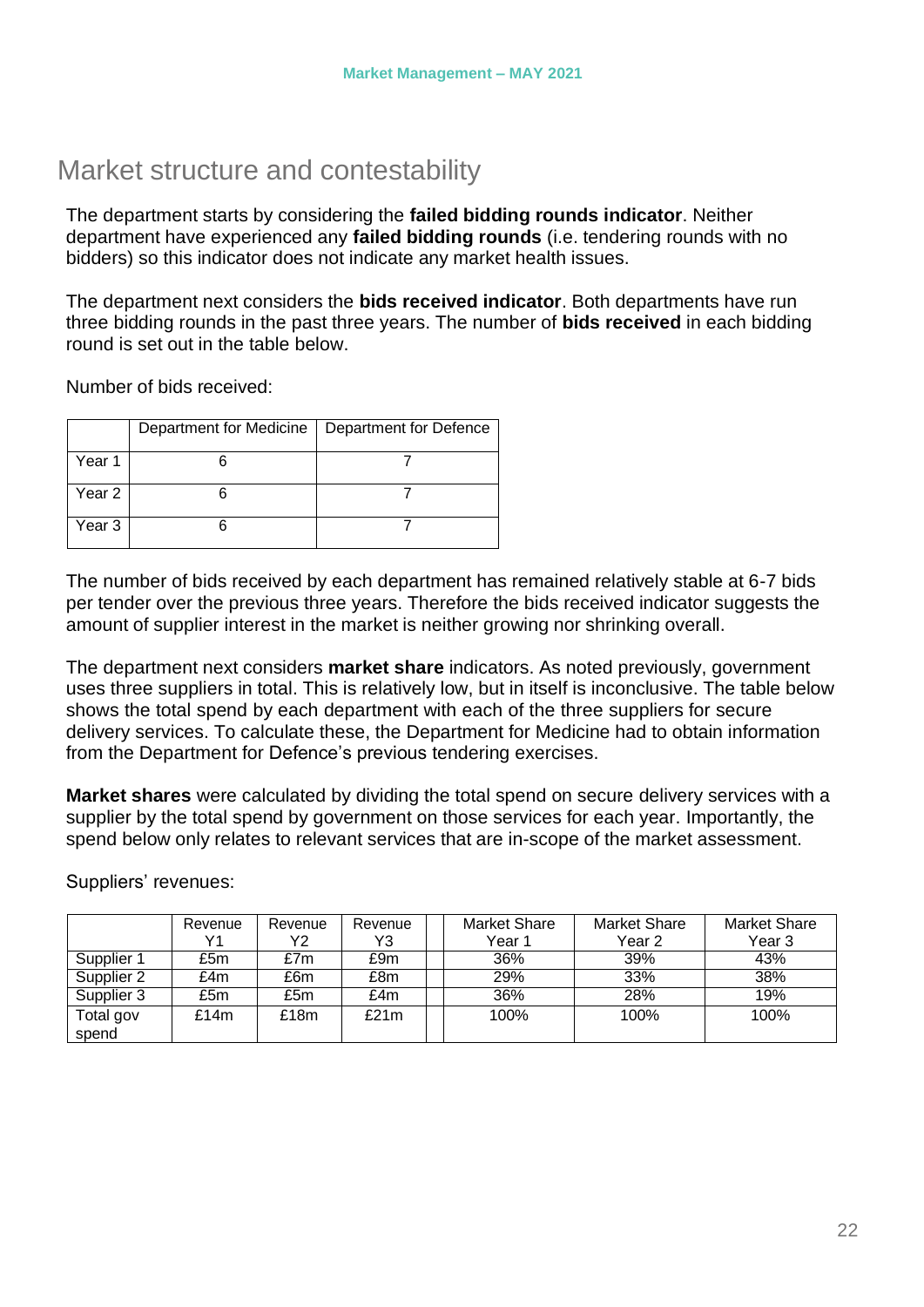#### Market shares:



This analysis showed that the market shares of the largest suppliers (Supplier 1 and Supplier 2) are high and increasing. Supplier 3's market share has decreased.

The market shares were also used to calculate a **C3** ratio and the **HHI**.

The C3 is calculated by summing the market shares of the three largest suppliers. As there are only three suppliers in this market, the C3 was 100%.

**Tip**: The C3 indicator does not indicate the relative size of the three largest suppliers. A market where the three largest suppliers have market shares of 80%, 10% and 10% would have the same C3 as a market where the three largest suppliers all have a market share of 30%. The first case is likely to be more concerning.

HHI is calculated by squaring the market shares of all suppliers in the market and summing these together.

48<sup>2</sup>+35<sup>2</sup>+17 <sup>2</sup>=**3,818**

This is above the threshold of 1,000 which generally means that there is a level of concentration in the market which could be a cause for concern. However, the department decides to gather further evidence, including on market outcomes, before drawing any conclusions.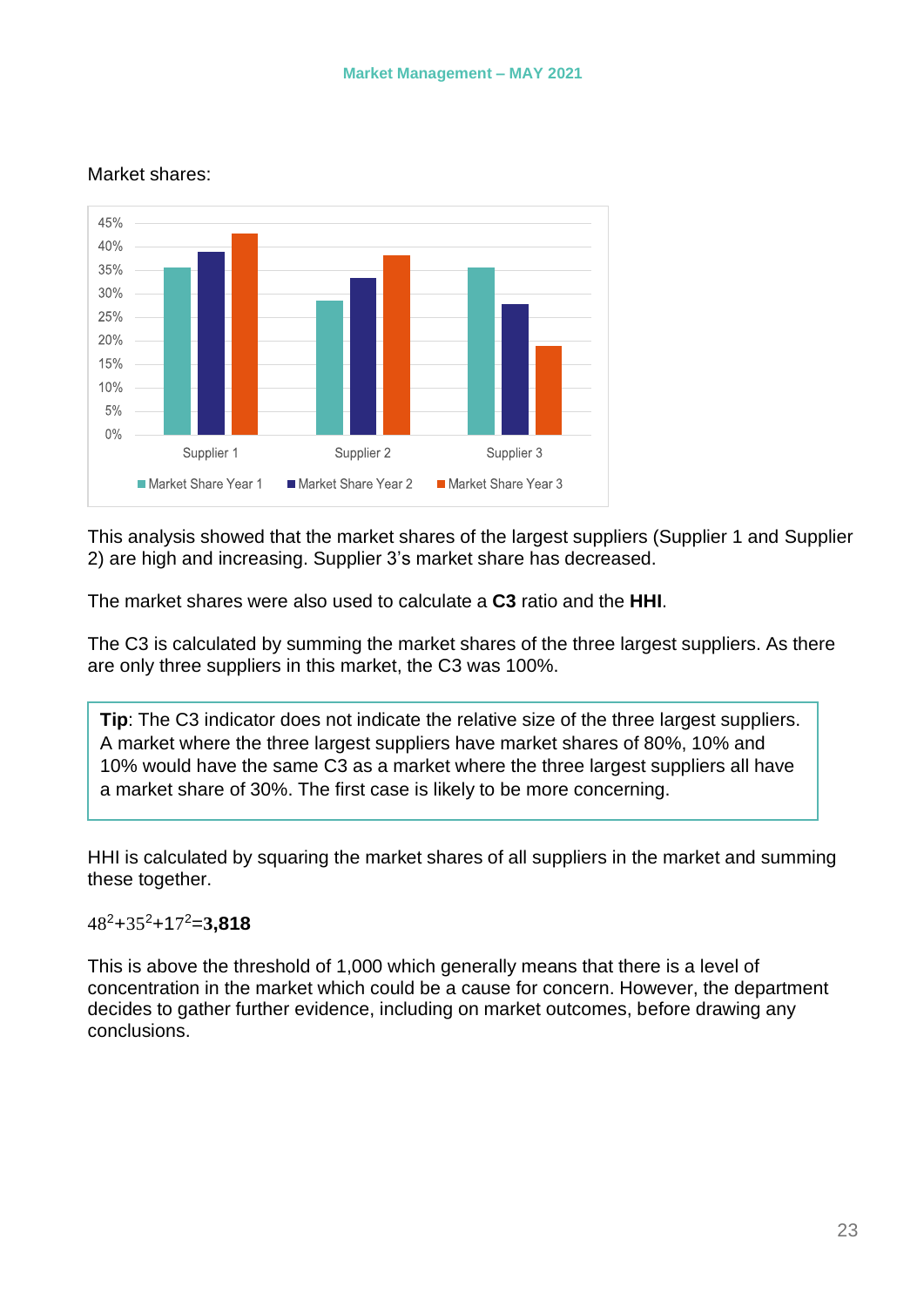**Tip**: Even where concentration indicators (such as HHI) show that a market is concentrated, the market may not be subject to weak competition. Suppliers in a highly concentrated market could still face intense competition if barriers to entry and exit are very low, so that contracts can easily change hands.

Win ratios are also calculated for each of the suppliers across the two departments tendering exercises. These can be found in the table below.

Win ratios:

|            | Bid | Won | Win Ratio |
|------------|-----|-----|-----------|
| Supplier 1 |     |     | 50%       |
| Supplier 2 |     |     | 50%       |
| Supplier 3 |     |     | 50%       |

Win ratios are relatively high for each of the three suppliers.

**Tip**: Win ratios are helpful in shedding light on the strength of suppliers over time. This can be useful in bidding markets with one or more of the following characteristics:

- tenders take place infrequently,
- the value of individual contracts is significant from the perspective of the supplier, or
- there tends to be a single successful bidder (ie winner takes all),

In these situations, a snap shot of market shares based on revenue will not always provide a good indication of the strength of a supplier.

For example, if a supplier had recently won a very large contract and had a revenuebased market share of over 90%, but had a low win ratio based on the past five tenders, this would indicate that it does not have as much strength in the market as

### <span id="page-22-0"></span>Market outcomes

The contracts used by the departments each contain a 95% success rate target for on-time deliveries. The department decides that this KPI can be used as a **market performance** indicator.

The suppliers' success rates for on-time delivery are set out the below. These indicate that Suppliers 1 and 2 performed well in Years 1 and 2, however their performance declined in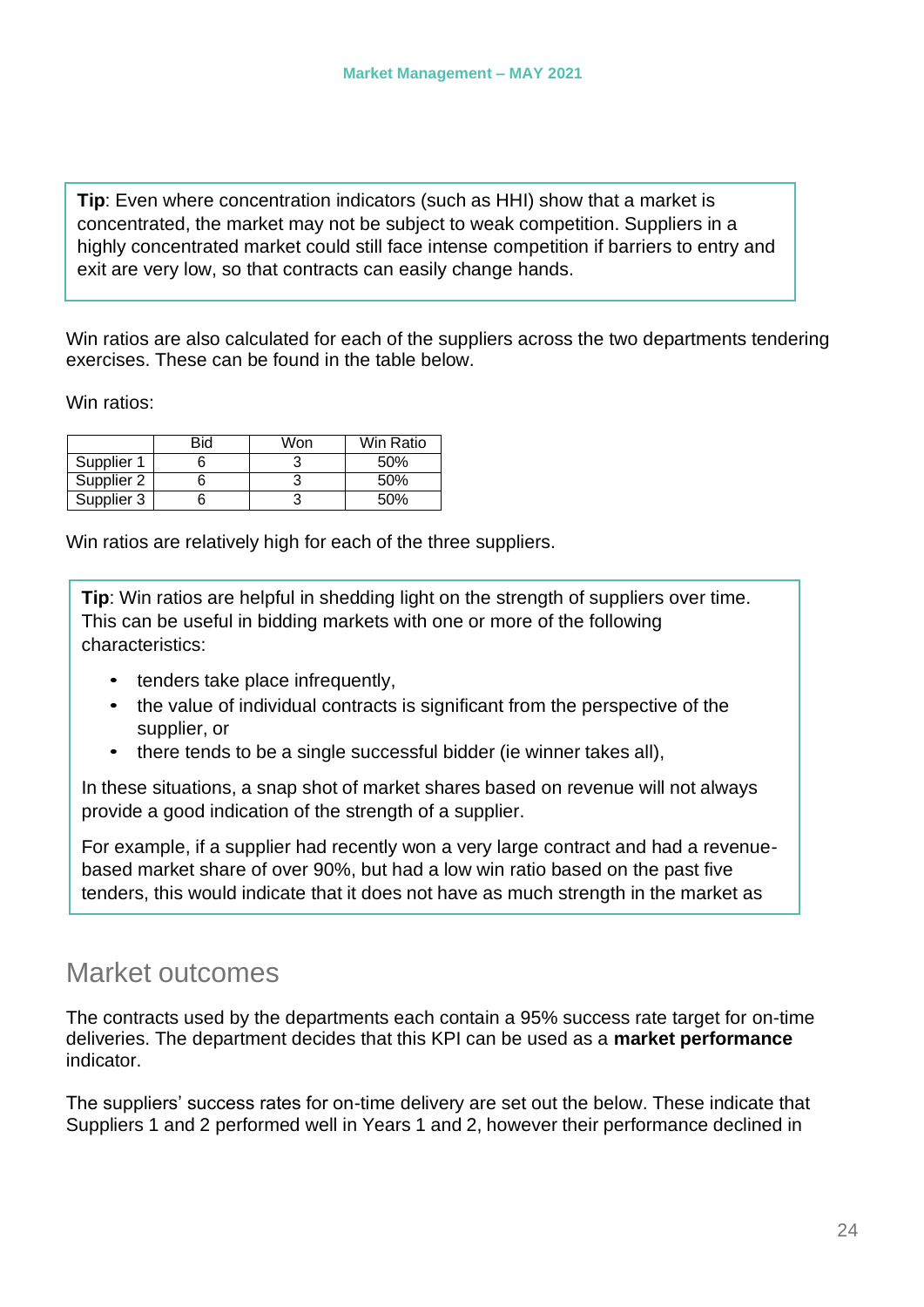Year 3 and they are no longer reaching their target. Supplier 3 has consistently failed to meet the 95% target.

The department observes that:

- Work is flowing from the poorest performing provider (Supplier 3) to suppliers that are performing better.
- However overall market performance is declining.

KPI performance:

|            | Year 1 | Year 2 | Year 3 |
|------------|--------|--------|--------|
| Supplier 1 | 96%    | 95%    | 84%    |
| Supplier 2 | 95%    | 95%    | 73%    |
| Supplier 3 | 94%    | 83%    | 60%    |

As part of its market assessment, the department plans to repeat this exercise for other KPIs set out in its contracts, and also bring in other more qualitative evidence on other aspects of performance such as levels of innovation.

Next the department assesses the overall cost of these contracts.

The total spend of both departments is displayed on the graph below, representing the cost to taxpayers.

Total contract cost:



Total contract cost has increased across the three years. The department observes that:

- Based on available indicators, market performance has fallen overall, so the rising costs do not appear to be explained by higher quality.
- For both departments, demand has stayed constant, so the rising costs do not appear to be explained by increases in demand.

Profit indicators are not calculated, as the suppliers do not report profits in a way that allows these to be segmented by services.